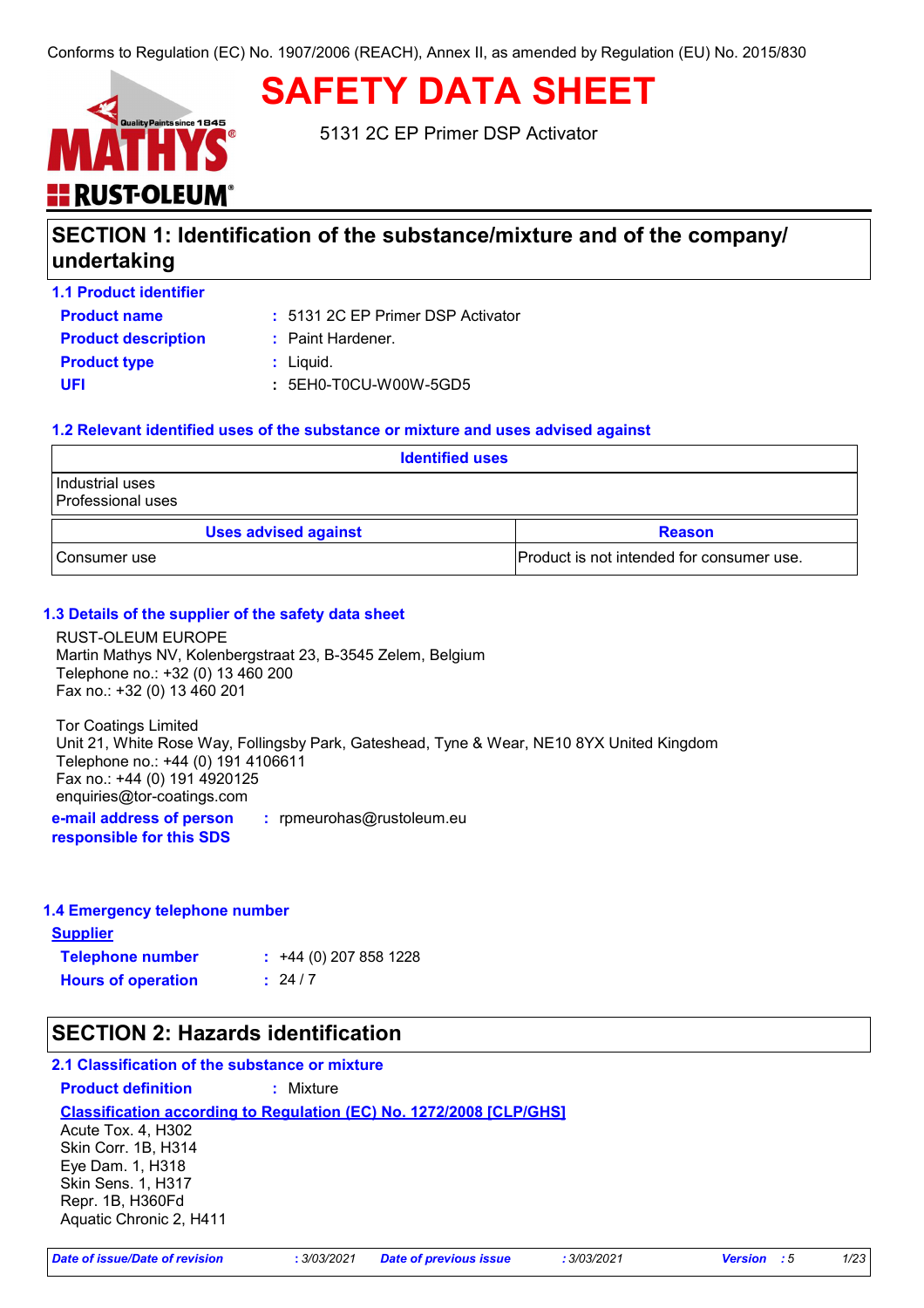# **SECTION 2: Hazards identification**

**2.2 Label elements**

See Section 16 for the full text of the H statements declared above. The product is classified as hazardous according to Regulation (EC) 1272/2008 as amended.

|  | See Section 11 for more detailed information on health effects and symptoms. |  |
|--|------------------------------------------------------------------------------|--|
|  |                                                                              |  |

| <b>Hazard pictograms</b>                                                                                                                                        |                                                                                                                                                                                                                                                                                                                                                                                                                                                                                                                                                                                                        |
|-----------------------------------------------------------------------------------------------------------------------------------------------------------------|--------------------------------------------------------------------------------------------------------------------------------------------------------------------------------------------------------------------------------------------------------------------------------------------------------------------------------------------------------------------------------------------------------------------------------------------------------------------------------------------------------------------------------------------------------------------------------------------------------|
| <b>Signal word</b>                                                                                                                                              | Danger                                                                                                                                                                                                                                                                                                                                                                                                                                                                                                                                                                                                 |
| <b>Hazard statements</b>                                                                                                                                        | : Harmful if swallowed.<br>Causes severe skin burns and eye damage.<br>May cause an allergic skin reaction.<br>May damage fertility. Suspected of damaging the unborn child.<br>Toxic to aquatic life with long lasting effects.                                                                                                                                                                                                                                                                                                                                                                       |
| <b>Precautionary statements</b>                                                                                                                                 |                                                                                                                                                                                                                                                                                                                                                                                                                                                                                                                                                                                                        |
| <b>General</b>                                                                                                                                                  | : Not applicable.                                                                                                                                                                                                                                                                                                                                                                                                                                                                                                                                                                                      |
| <b>Prevention</b>                                                                                                                                               | : P201 - Obtain special instructions before use.<br>P280 - Wear protective gloves: neoprene rubber or nitrile gloves. Wear eye or face<br>protection: safety glasses with side-shields.<br>P273 - Avoid release to the environment.                                                                                                                                                                                                                                                                                                                                                                    |
| <b>Response</b>                                                                                                                                                 | : P391 - Collect spillage.<br>P308 + P313 - IF exposed or concerned: Get medical advice or attention.<br>P301 + P310 - IF SWALLOWED: Immediately call a POISON CENTER or doctor.<br>P303 + P361 + P353, P310 - IF ON SKIN (or hair): Take off immediately all<br>contaminated clothing. Rinse skin with water. Immediately call a POISON CENTER<br>or doctor.<br>P305 + P351 + P338, P310 - IF IN EYES: Rinse cautiously with water for several<br>minutes. Remove contact lenses, if present and easy to do. Continue rinsing.<br>Immediately call a POISON CENTER or doctor.                         |
| <b>Storage</b>                                                                                                                                                  | : P405 - Store locked up.                                                                                                                                                                                                                                                                                                                                                                                                                                                                                                                                                                              |
| <b>Disposal</b>                                                                                                                                                 | : P501 - Dispose of contents and container in accordance with all local, regional,<br>national and international regulations.                                                                                                                                                                                                                                                                                                                                                                                                                                                                          |
| <b>Hazardous ingredients</b>                                                                                                                                    | benzyl alcohol; Fatty acids, C18-unsatd., dimers, polymers with triethylenetetramine,<br>reaction products with poly(bisphenol A diglycidyl ether); Fatty acids, tall-oil, reaction<br>products with triethylenetetramine; 3-aminomethyl-3,5,5-trimethylcyclohexylamine;<br>m-fenilenbis(methylamine); 3-aminomethyl-3,5,5-trimethylcyclohexylamine; m-<br>fenilenbis(methylamine); bisphenol A; salicylic acid; 2,4,6-tris(dimethylaminomethyl)<br>phenol; 3,6-diazaoctanethylenediamin; 3-aminopropyldimethylamine; N-(3-<br>(trimethoxysilyl)propyl)ethylenediamine and trimethylhexane-1,6-diamine |
| <b>Supplemental label</b><br>elements                                                                                                                           | : Not applicable.                                                                                                                                                                                                                                                                                                                                                                                                                                                                                                                                                                                      |
| <b>Annex XVII - Restrictions</b><br>on the manufacture,<br>placing on the market and<br>use of certain dangerous<br>substances, mixtures and<br><b>articles</b> | : Restricted to professional users.                                                                                                                                                                                                                                                                                                                                                                                                                                                                                                                                                                    |
| <b>Special packaging requirements</b>                                                                                                                           |                                                                                                                                                                                                                                                                                                                                                                                                                                                                                                                                                                                                        |
| <b>Containers to be fitted</b><br>with child-resistant<br>fastenings                                                                                            | : Not applicable.                                                                                                                                                                                                                                                                                                                                                                                                                                                                                                                                                                                      |
| Tactile warning of danger : Not applicable.                                                                                                                     |                                                                                                                                                                                                                                                                                                                                                                                                                                                                                                                                                                                                        |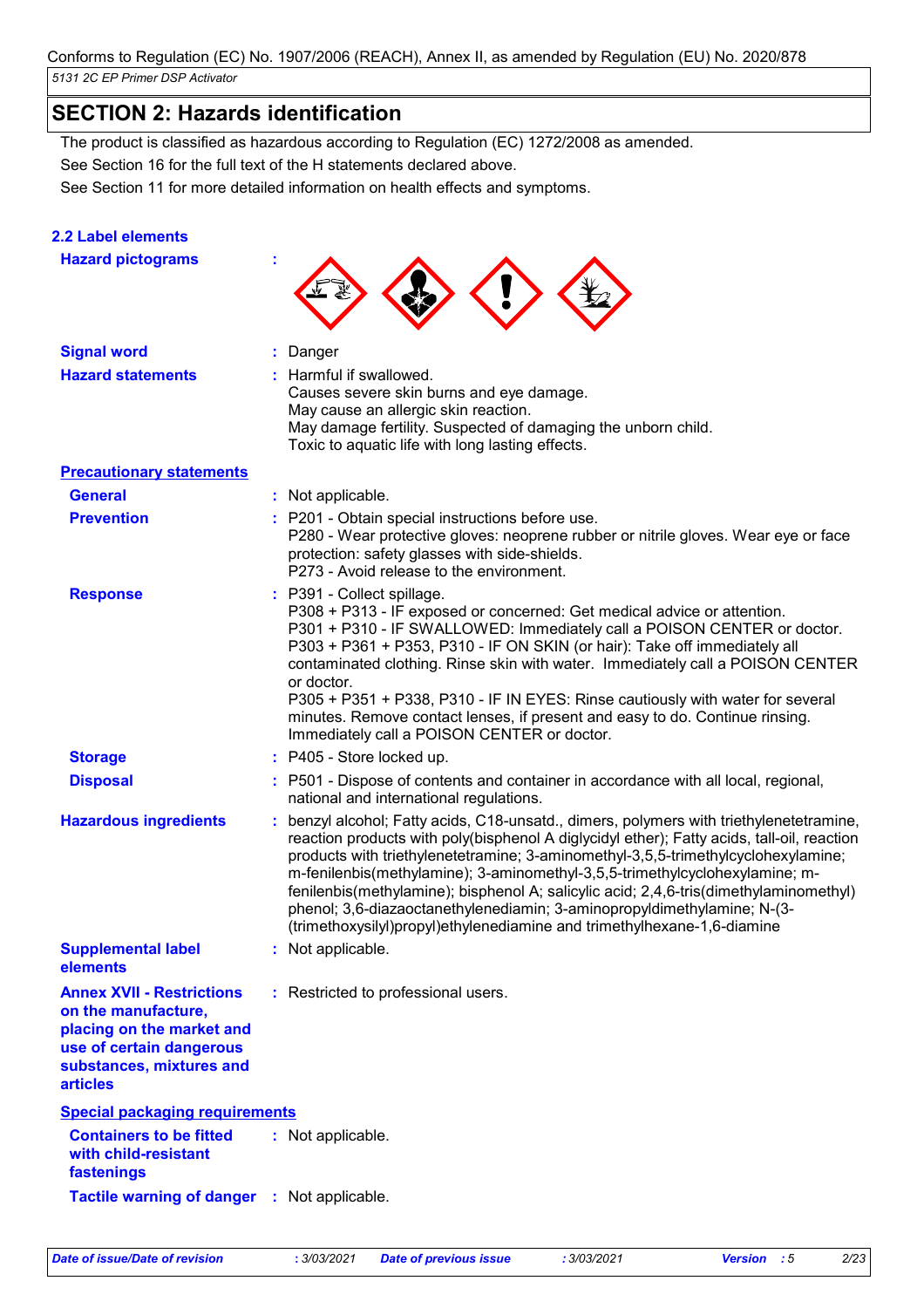## **SECTION 2: Hazards identification**

#### **2.3 Other hazards**

**Other hazards which do :** : None known. **Product meets the criteria for PBT or vPvB according to Regulation (EC) No. 1907/2006, Annex XIII :** This mixture does not contain any substances that are assessed to be a PBT or a vPvB.

**not result in classification**

# **SECTION 3: Composition/information on ingredients**

| <b>3.2 Mixtures</b>                                                                                                                               | : Mixture                                                                              |               |                                                                                                                                       |             |
|---------------------------------------------------------------------------------------------------------------------------------------------------|----------------------------------------------------------------------------------------|---------------|---------------------------------------------------------------------------------------------------------------------------------------|-------------|
|                                                                                                                                                   |                                                                                        |               | <b>Classification</b>                                                                                                                 |             |
| <b>Product/ingredient</b><br>name                                                                                                                 | <b>Identifiers</b>                                                                     | $\frac{9}{6}$ | <b>Regulation (EC) No. 1272/2008 [CLP]</b>                                                                                            | <b>Type</b> |
| benzyl alcohol                                                                                                                                    | REACH #:<br>01-2119492630-38<br>EC: 202-859-9<br>CAS: 100-51-6<br>Index: 603-057-00-5  | $≥25 - ≤50$   | Acute Tox. 4, H302<br>Acute Tox. 4, H332<br>Eye Irrit. 2, H319                                                                        | $[1]$       |
| Fatty acids,<br>C18-unsatd., dimers,<br>polymers with<br>triethylenetetramine,<br>reaction products with<br>poly(bisphenol A<br>diglycidyl ether) | EC: 629-787-4<br>CAS: 68424-41-9                                                       | $≥10 - ≤25$   | Skin Irrit. 2, H315<br>Eye Dam. 1, H318<br>Aquatic Chronic 2, H411                                                                    | $[1]$       |
| Fatty acids, tall-oil,<br>reaction products with<br>triethylenetetramine                                                                          | REACH#:<br>01-2119490750-36<br>EC: 272-905-0<br>CAS: 68919-79-9                        | $≤10$         | Skin Corr. 1C, H314<br>Eye Dam. 1, H318<br>Skin Sens. 1, H317<br>Aquatic Acute 1, H400 (M=1)<br>Aquatic Chronic 1, H410 (M=1)         | $[1]$       |
| 3-aminomethyl-<br>3,5,5-trimethylcyclohexylamine                                                                                                  | REACH #:<br>01-2119514687-32<br>EC: 220-666-8<br>CAS: 2855-13-2<br>Index: 612-067-00-9 | $≤10$         | Acute Tox. 4, H302<br>Acute Tox. 4, H312<br>Skin Corr. 1B, H314<br>Eye Dam. 1, H318<br>Skin Sens. 1, H317<br>Aquatic Chronic 3, H412  | $[1]$       |
| m-fenilenbis<br>(methylamine)                                                                                                                     | REACH #:<br>01-2119480150-50<br>EC: 216-032-5<br>CAS: 1477-55-0<br>Index: 216-032-5    | $≤10$         | Acute Tox. 4, H302<br>Acute Tox. 4, H332<br>Skin Corr. 1B, H314<br>Eye Dam. 1, H318<br>Skin Sens. 1B, H317<br>Aquatic Chronic 3, H412 | $[1]$       |
| 3-aminomethyl-<br>3,5,5-trimethylcyclohexylamine                                                                                                  | REACH #:<br>01-2119514687-32<br>EC: 220-666-8<br>CAS: 2855-13-2<br>Index: 612-067-00-9 | $≤10$         | Acute Tox. 4, H302<br>Acute Tox. 4, H312<br>Skin Corr. 1B, H314<br>Eye Dam. 1, H318<br>Skin Sens. 1A, H317<br>Aquatic Chronic 3, H412 | $[1]$       |
| m-fenilenbis<br>(methylamine)                                                                                                                     | REACH#:<br>01-2119480150-50<br>EC: 216-032-5<br>CAS: 1477-55-0<br>Index: 216-032-5     | $≤10$         | Acute Tox. 4, H302<br>Acute Tox. 4, H332<br>Skin Corr. 1B, H314<br>Eye Dam. 1, H318<br>Skin Sens. 1, H317<br>Aquatic Chronic 3, H412  | $[1]$       |
| bisphenol A                                                                                                                                       | REACH #:<br>01-2119457856-23<br>EC: 201-245-8<br>CAS: 80-05-7<br>Index: 604-030-00-0   | $\leq 5$      | Eye Dam. 1, H318<br>Skin Sens. 1, H317<br>Repr. 1B, H360F<br><b>STOT SE 3, H335</b><br>Aquatic Chronic 2, H411                        | [1] [2]     |

*Date of issue/Date of revision* **:** *3/03/2021 Date of previous issue : 3/03/2021 Version : 5 3/23*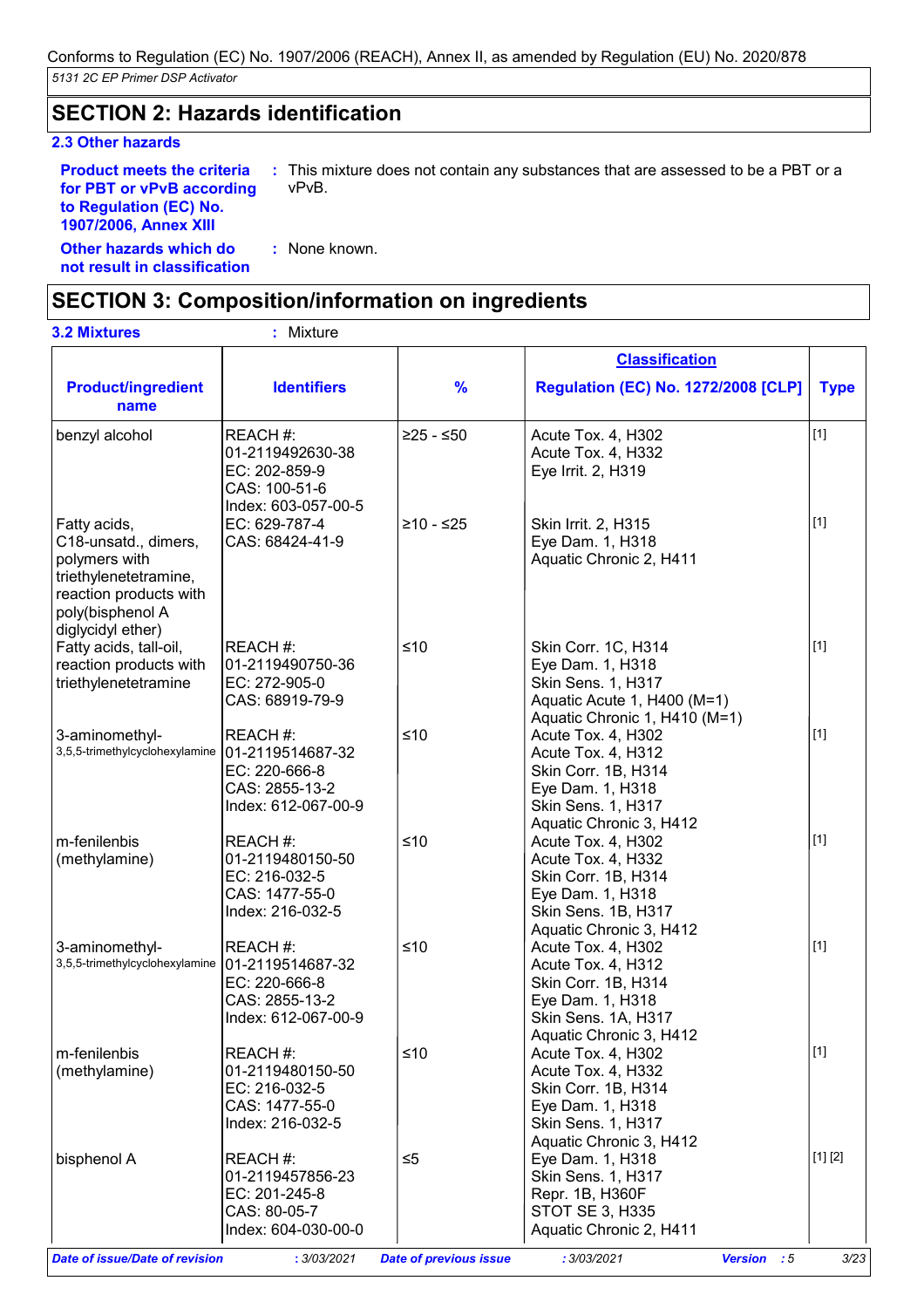|                                                  | <b>SECTION 3: Composition/information on ingredients</b>                              |          |                                                                                                                                      |         |
|--------------------------------------------------|---------------------------------------------------------------------------------------|----------|--------------------------------------------------------------------------------------------------------------------------------------|---------|
| salicylic acid                                   | REACH #:<br>01-2119486984-17<br>EC: 200-712-3<br>CAS: 69-72-7                         | $\leq 5$ | Acute Tox. 4, H302<br>Eye Dam. 1, H318<br>Repr. 2, H361d                                                                             | $[1]$   |
| Isopropyl alcohol                                | REACH #:<br>01-2119457558-25<br>EC: 200-661-7<br>CAS: 67-63-0<br>Index: 603-117-00-0  | $\leq 5$ | Flam. Liq. 2, H225<br>Eye Irrit. 2, H319<br>STOT SE 3, H336                                                                          | [1] [2] |
| $2,4,6$ -tris<br>(dimethylaminomethyl)<br>phenol | REACH #:<br>01-2119560597-27<br>EC: 202-013-9<br>CAS: 90-72-2<br>Index: 603-069-00-0  | $\leq 5$ | Acute Tox. 4, H302<br>Skin Irrit. 2, H315<br>Eye Irrit. 2, H319                                                                      | $[1]$   |
| 3,6-diazaoctanethylenediamin                     | REACH #:<br>01-2119487919-13<br>EC: 203-950-6<br>CAS: 112-24-3<br>Index: 612-059-00-5 | $\leq$ 3 | Acute Tox. 3, H311<br>Acute Tox. 4, H332<br>Skin Corr. 1B, H314<br>Eye Dam. 1, H318<br>Skin Sens. 1, H317<br>Aquatic Chronic 3, H412 | $[1]$   |
| 3-aminopropyldimethylamine REACH #:              | 01-2119486842-27<br>EC: 203-680-9<br>CAS: 109-55-7<br>Index: 612-061-00-6             | $\leq$ 3 | Flam. Liq. 3, H226<br>Acute Tox. 4, H302<br>Skin Corr. 1B, H314<br>Eye Dam. 1, H318<br>Skin Sens. 1, H317                            | $[1]$   |
| 1-methoxy-2-propanol                             | REACH #:<br>01-2119457435-35<br>EC: 203-539-1<br>CAS: 107-98-2<br>Index: 603-064-00-3 | $\leq$ 3 | Flam. Liq. 3, H226<br>STOT SE 3, H336                                                                                                | [1] [2] |
| N-(3-(trimethoxysilyl)<br>propyl)ethylenediamine | EC: 217-164-6<br>CAS: 1760-24-3                                                       | $\leq 1$ | Acute Tox. 4, H332<br>Eye Dam. 1, H318<br>Skin Sens. 1, H317<br>Aquatic Chronic 3, H412                                              | $[1]$   |
| trimethylhexane-<br>1,6-diamine                  | REACH #:<br>01-2119560598-25<br>EC: 247-134-8<br>CAS: 25620-58-0                      | $≤0,3$   | Acute Tox. 4, H302<br>Skin Corr. 1A, H314<br>Eye Dam. 1, H318<br>Skin Sens. 1A, H317                                                 | $[1]$   |
|                                                  |                                                                                       |          | See Section 16 for the full text of the<br>H statements declared above.                                                              |         |

There are no additional ingredients present which, within the current knowledge of the supplier and in the

concentrations applicable, are classified as hazardous to health or the environment, are PBTs, vPvBs or Substances of equivalent concern, or have been assigned a workplace exposure limit and hence require reporting in this section.

Type

[1] Substance classified with a health or environmental hazard

[2] Substance with a workplace exposure limit

[3] Substance meets the criteria for PBT according to Regulation (EC) No. 1907/2006, Annex XIII

[4] Substance meets the criteria for vPvB according to Regulation (EC) No. 1907/2006, Annex XIII

[5] Substance of equivalent concern

[6] Additional disclosure due to company policy

Occupational exposure limits, if available, are listed in Section 8.

## **SECTION 4: First aid measures**

#### **4.1 Description of first aid measures**

| <b>General</b>                 |             | anything by mouth to an unconscious person. If unconscious, place in recovery<br>position and seek medical advice.                                            |             | : In all cases of doubt, or when symptoms persist, seek medical attention. Never give |  |
|--------------------------------|-------------|---------------------------------------------------------------------------------------------------------------------------------------------------------------|-------------|---------------------------------------------------------------------------------------|--|
| Eye contact                    | attention.  | : Check for and remove any contact lenses. Immediately flush eyes with running<br>water for at least 15 minutes, keeping eyelids open. Seek immediate medical |             |                                                                                       |  |
| Date of issue/Date of revision | : 3/03/2021 | <b>Date of previous issue</b>                                                                                                                                 | : 3/03/2021 | 4/23<br><b>Version</b><br>- 55                                                        |  |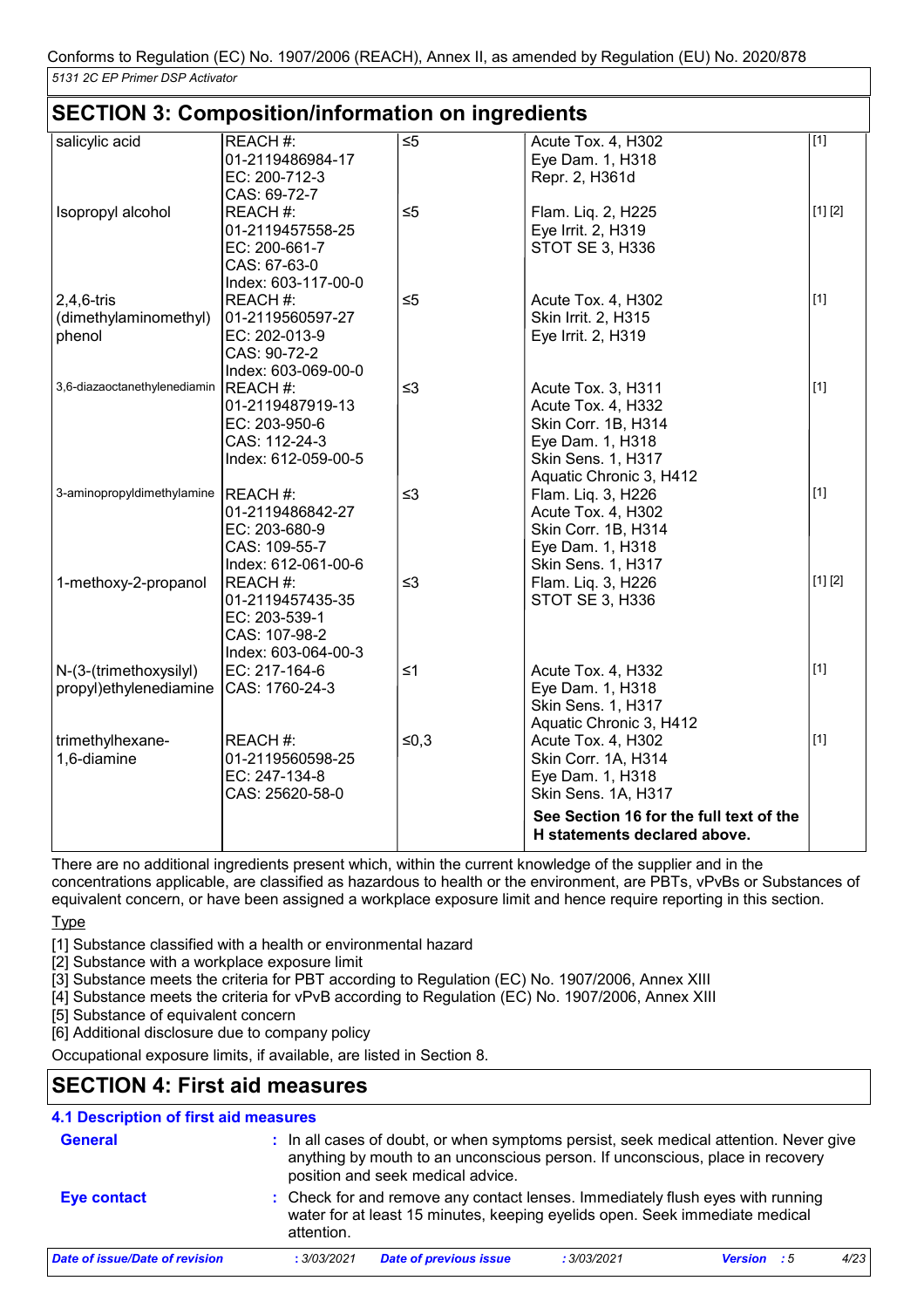## **SECTION 4: First aid measures**

| <b>Inhalation</b>                 | : Remove to fresh air. Keep person warm and at rest. If not breathing, if breathing is<br>irregular or if respiratory arrest occurs, provide artificial respiration or oxygen by<br>trained personnel.                                                                                                                                                                                                          |
|-----------------------------------|-----------------------------------------------------------------------------------------------------------------------------------------------------------------------------------------------------------------------------------------------------------------------------------------------------------------------------------------------------------------------------------------------------------------|
| <b>Skin contact</b>               | : Remove contaminated clothing and shoes. Wash skin thoroughly with soap and<br>water or use recognised skin cleanser. Do NOT use solvents or thinners.                                                                                                                                                                                                                                                         |
| <b>Ingestion</b>                  | : If swallowed, seek medical advice immediately and show the container or label.<br>Keep person warm and at rest. Do NOT induce vomiting.                                                                                                                                                                                                                                                                       |
| <b>Protection of first-aiders</b> | : No action shall be taken involving any personal risk or without suitable training. If it<br>is suspected that fumes are still present, the rescuer should wear an appropriate<br>mask or self-contained breathing apparatus. It may be dangerous to the person<br>providing aid to give mouth-to-mouth resuscitation. Wash contaminated clothing<br>thoroughly with water before removing it, or wear gloves. |

#### **4.2 Most important symptoms and effects, both acute and delayed**

There are no data available on the mixture itself. The mixture has been assessed following the conventional method of the CLP Regulation (EC) No 1272/2008 and is classified for toxicological properties accordingly. See Sections 2 and 3 for details.

Exposure to component solvent vapour concentrations in excess of the stated occupational exposure limit may result in adverse health effects such as mucous membrane and respiratory system irritation and adverse effects on the kidneys, liver and central nervous system. Symptoms and signs include headache, dizziness, fatigue, muscular weakness, drowsiness and, in extreme cases, loss of consciousness.

Solvents may cause some of the above effects by absorption through the skin. Repeated or prolonged contact with the mixture may cause removal of natural fat from the skin, resulting in non-allergic contact dermatitis and absorption through the skin.

If splashed in the eyes, the liquid may cause irritation and reversible damage.

Ingestion may cause nausea, diarrhea and vomiting.

This takes into account, where known, delayed and immediate effects and also chronic effects of components from short-term and long-term exposure by oral, inhalation and dermal routes of exposure and eye contact.

Contains Fatty acids, tall-oil, reaction products with triethylenetetramine, 3-aminomethyl-

3,5,5-trimethylcyclohexylamine, m-fenilenbis(methylamine), 3-aminomethyl-3,5,5-trimethylcyclohexylamine, mfenilenbis(methylamine), bisphenol A, 3,6-diazaoctanethylenediamin, 3-aminopropyldimethylamine, N-(3- (trimethoxysilyl)propyl)ethylenediamine, trimethylhexane-1,6-diamine. May produce an allergic reaction.

#### **Over-exposure signs/symptoms**

| <b>Eye contact</b>  | : Adverse symptoms may include the following:<br>pain<br>watering<br>redness                                                                                                           |
|---------------------|----------------------------------------------------------------------------------------------------------------------------------------------------------------------------------------|
| <b>Inhalation</b>   | : Adverse symptoms may include the following:<br>reduced foetal weight<br>increase in foetal deaths<br>skeletal malformations                                                          |
| <b>Skin contact</b> | : Adverse symptoms may include the following:<br>pain or irritation<br>redness<br>blistering may occur<br>reduced foetal weight<br>increase in foetal deaths<br>skeletal malformations |
| <b>Ingestion</b>    | : Adverse symptoms may include the following:<br>stomach pains<br>reduced foetal weight<br>increase in foetal deaths<br>skeletal malformations                                         |
|                     | 4.3 Indication of any immediate medical attention and special treatment needed                                                                                                         |
|                     |                                                                                                                                                                                        |

**Notes to physician In case of inhalation of decomposition products in a fire, symptoms may be delayed.** The exposed person may need to be kept under medical surveillance for 48 hours.

| Date of issue/Date of revision | 3/03/2021 | <b>Date of previous issue</b> | , 3/03/2021 | <b>Version</b> : 5 | 5/23 |
|--------------------------------|-----------|-------------------------------|-------------|--------------------|------|
|                                |           |                               |             |                    |      |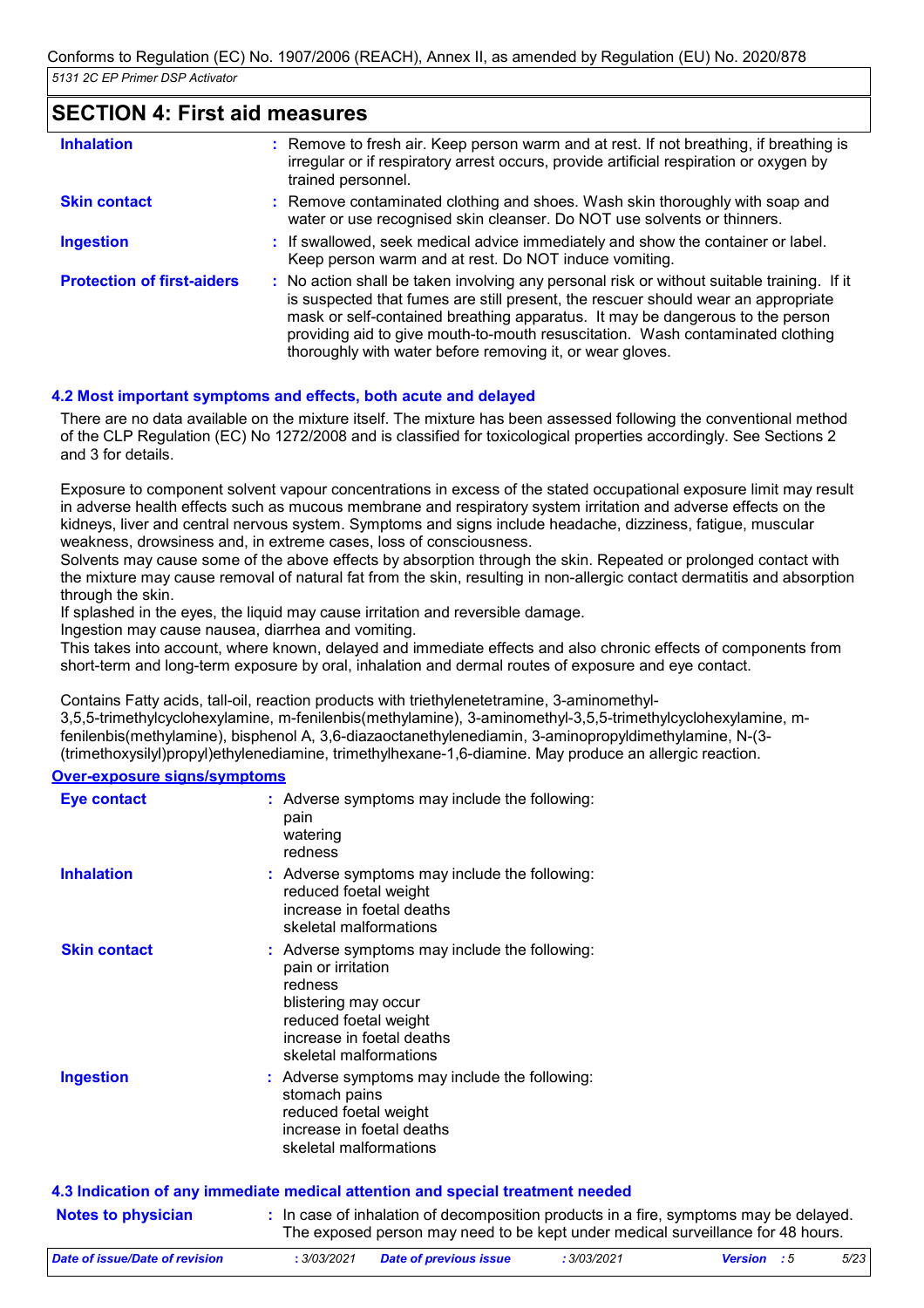## **SECTION 4: First aid measures**

**Specific treatments :** No specific treatment.

See toxicological information (Section 11)

| <b>SECTION 5: Firefighting measures</b>                  |                                                                                                                                                                                                                                                                                                                                                                       |  |  |  |  |
|----------------------------------------------------------|-----------------------------------------------------------------------------------------------------------------------------------------------------------------------------------------------------------------------------------------------------------------------------------------------------------------------------------------------------------------------|--|--|--|--|
| 5.1 Extinguishing media                                  |                                                                                                                                                                                                                                                                                                                                                                       |  |  |  |  |
| <b>Suitable extinguishing</b><br>media                   | : Recommended: alcohol-resistant foam, $CO2$ , powders, water spray.                                                                                                                                                                                                                                                                                                  |  |  |  |  |
| <b>Unsuitable extinguishing</b><br>media                 | : Do not use water jet.                                                                                                                                                                                                                                                                                                                                               |  |  |  |  |
|                                                          | 5.2 Special hazards arising from the substance or mixture                                                                                                                                                                                                                                                                                                             |  |  |  |  |
| <b>Hazards from the</b><br>substance or mixture          | : In a fire or if heated, a pressure increase will occur and the container may burst.<br>This material is toxic to aquatic life with long lasting effects. Fire water<br>contaminated with this material must be contained and prevented from being<br>discharged to any waterway, sewer or drain.                                                                    |  |  |  |  |
| <b>Hazardous thermal</b><br>decomposition products       | : Decomposition products may include the following materials:<br>carbon dioxide<br>carbon monoxide<br>nitrogen oxides                                                                                                                                                                                                                                                 |  |  |  |  |
| <b>5.3 Advice for firefighters</b>                       |                                                                                                                                                                                                                                                                                                                                                                       |  |  |  |  |
| <b>Special protective actions</b><br>for fire-fighters   | : Promptly isolate the scene by removing all persons from the vicinity of the incident if<br>there is a fire. No action shall be taken involving any personal risk or without<br>suitable training.                                                                                                                                                                   |  |  |  |  |
| <b>Special protective</b><br>equipment for fire-fighters | : Fire-fighters should wear appropriate protective equipment and self-contained<br>breathing apparatus (SCBA) with a full face-piece operated in positive pressure<br>mode. Clothing for fire-fighters (including helmets, protective boots and gloves)<br>conforming to European standard EN 469 will provide a basic level of protection for<br>chemical incidents. |  |  |  |  |
| <b>Additional information</b>                            | : No unusual hazard if involved in a fire.                                                                                                                                                                                                                                                                                                                            |  |  |  |  |

# **SECTION 6: Accidental release measures**

|                                                          | 6.1 Personal precautions, protective equipment and emergency procedures                                                                                                                                                                                                                                                                                                                                        |
|----------------------------------------------------------|----------------------------------------------------------------------------------------------------------------------------------------------------------------------------------------------------------------------------------------------------------------------------------------------------------------------------------------------------------------------------------------------------------------|
| For non-emergency<br>personnel                           | : No action shall be taken involving any personal risk or without suitable training.<br>Evacuate surrounding areas. Keep unnecessary and unprotected personnel from<br>entering. Do not touch or walk through spilt material. Do not breathe vapour or mist.<br>Provide adequate ventilation. Wear appropriate respirator when ventilation is<br>inadequate. Put on appropriate personal protective equipment. |
|                                                          | For emergency responders : If specialised clothing is required to deal with the spillage, take note of any<br>information in Section 8 on suitable and unsuitable materials. See also the<br>information in "For non-emergency personnel".                                                                                                                                                                     |
| <b>6.2 Environmental</b><br><b>precautions</b>           | : Avoid dispersal of spilt material and runoff and contact with soil, waterways, drains<br>and sewers. Inform the relevant authorities if the product has caused environmental<br>pollution (sewers, waterways, soil or air). Water polluting material. May be harmful<br>to the environment if released in large quantities. Collect spillage.                                                                |
| 6.3 Methods and material for containment and cleaning up |                                                                                                                                                                                                                                                                                                                                                                                                                |

| <b>Small spill</b> | : Stop leak if without risk. Move containers from spill area. Dilute with water and mop |
|--------------------|-----------------------------------------------------------------------------------------|
|                    | up if water-soluble. Alternatively, or if water-insoluble, absorb with an inert dry     |
|                    | material and place in an appropriate waste disposal container. Dispose of via a         |
|                    | licensed waste disposal contractor.                                                     |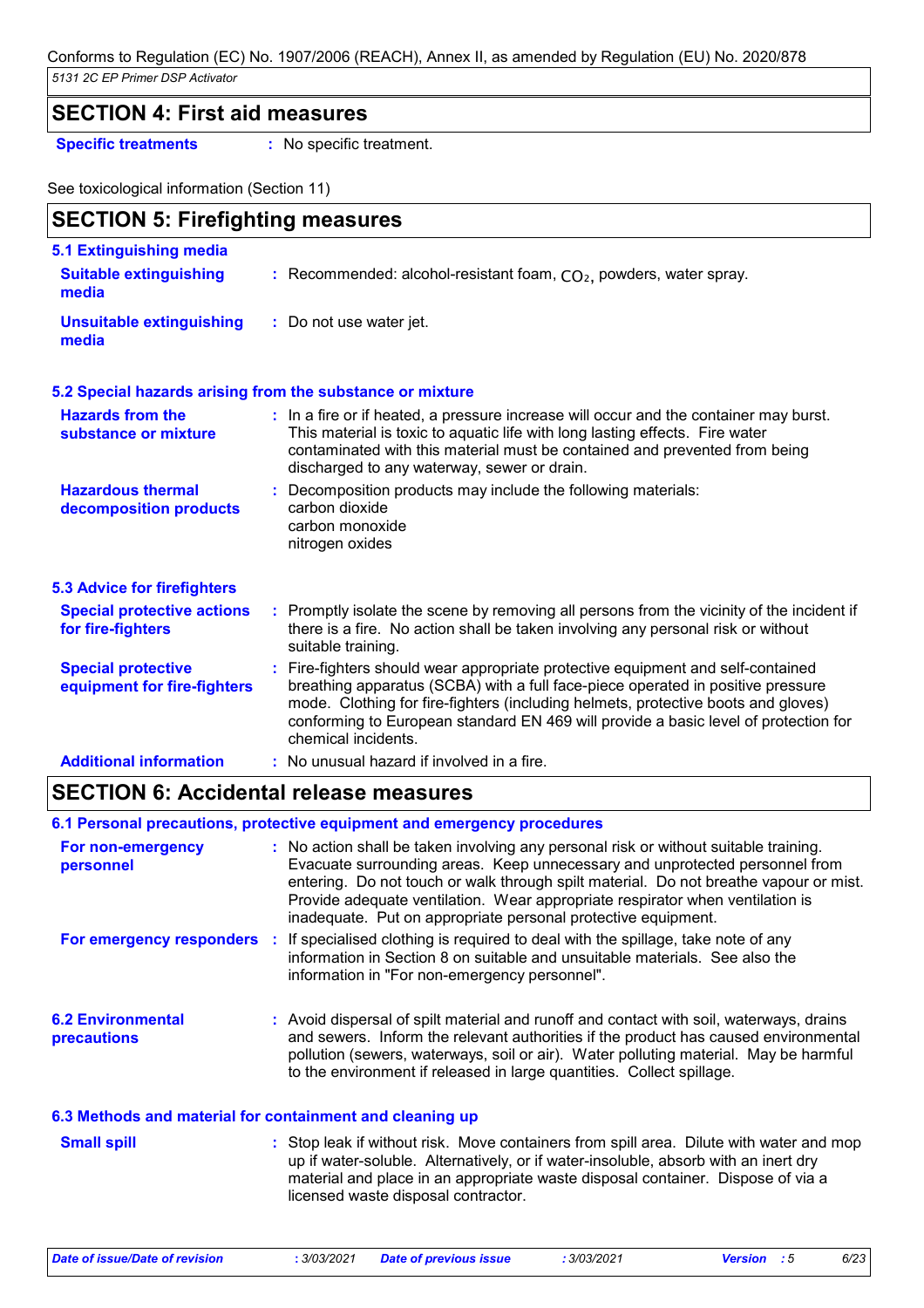## **SECTION 6: Accidental release measures**

| <b>Large spill</b>                        | : Stop leak if without risk. Move containers from spill area. Approach the release<br>from upwind. Prevent entry into sewers, water courses, basements or confined<br>areas. Wash spillages into an effluent treatment plant or proceed as follows.<br>Contain and collect spillage with non-combustible, absorbent material e.g. sand,<br>earth, vermiculite or diatomaceous earth and place in container for disposal<br>according to local regulations. Dispose of via a licensed waste disposal contractor.<br>Contaminated absorbent material may pose the same hazard as the spilt product. |
|-------------------------------------------|---------------------------------------------------------------------------------------------------------------------------------------------------------------------------------------------------------------------------------------------------------------------------------------------------------------------------------------------------------------------------------------------------------------------------------------------------------------------------------------------------------------------------------------------------------------------------------------------------|
| 6.4 Reference to other<br><b>sections</b> | : See Section 1 for emergency contact information.<br>See Section 8 for information on appropriate personal protective equipment.<br>See Section 13 for additional waste treatment information.                                                                                                                                                                                                                                                                                                                                                                                                   |

# **SECTION 7: Handling and storage**

The information in this section contains generic advice and guidance.

| <b>7.1 Precautions for safe</b><br>handling | : Prevent the creation of flammable or explosive concentrations of vapours in air and<br>avoid vapour concentrations higher than the occupational exposure limits.<br>In addition, the product should only be used in areas from which all naked lights and<br>other sources of ignition have been excluded. Electrical equipment should be<br>protected to the appropriate standard.<br>Mixture may charge electrostatically: always use earthing leads when transferring<br>from one container to another.<br>Operators should wear antistatic footwear and clothing and floors should be of the<br>conducting type.<br>Keep away from heat, sparks and flame. No sparking tools should be used.<br>Avoid contact with skin and eyes. Avoid the inhalation of dust, particulates, spray or<br>mist arising from the application of this mixture. Avoid inhalation of dust from<br>sanding.<br>Eating, drinking and smoking should be prohibited in areas where this material is<br>handled, stored and processed.<br>Put on appropriate personal protective equipment (see Section 8).<br>Never use pressure to empty. Container is not a pressure vessel.<br>Always keep in containers made from the same material as the original one.<br>Comply with the health and safety at work laws.<br>Do not allow to enter drains or watercourses.<br>Information on fire and explosion protection<br>Vapours are heavier than air and may spread along floors. Vapours may form |
|---------------------------------------------|------------------------------------------------------------------------------------------------------------------------------------------------------------------------------------------------------------------------------------------------------------------------------------------------------------------------------------------------------------------------------------------------------------------------------------------------------------------------------------------------------------------------------------------------------------------------------------------------------------------------------------------------------------------------------------------------------------------------------------------------------------------------------------------------------------------------------------------------------------------------------------------------------------------------------------------------------------------------------------------------------------------------------------------------------------------------------------------------------------------------------------------------------------------------------------------------------------------------------------------------------------------------------------------------------------------------------------------------------------------------------------------------------------------------------------------------------------------------------|
|                                             | explosive mixtures with air.                                                                                                                                                                                                                                                                                                                                                                                                                                                                                                                                                                                                                                                                                                                                                                                                                                                                                                                                                                                                                                                                                                                                                                                                                                                                                                                                                                                                                                                 |

#### **7.2 Conditions for safe storage, including any incompatibilities**

Store in accordance with local regulations.

#### **Notes on joint storage**

Keep away from: oxidizing agents, strong alkalis, strong acids.

#### **Additional information on storage conditions**

Observe label precautions. Store in a dry, cool and well-ventilated area. Keep away from heat and direct sunlight. Keep away from sources of ignition. No smoking. Prevent unauthorised access. Containers that have been opened must be carefully resealed and kept upright to prevent leakage.

#### **Danger criteria**

| <b>Category</b> | <b>threshold</b> | Notification and MAPP Safety report threshold |
|-----------------|------------------|-----------------------------------------------|
| E <sub>2</sub>  | 200 tonne        | 500 tonne                                     |

#### **7.3 Specific end use(s)**

**Recommendations : Industrial sector specific : solutions**

: Not available.

: Not available.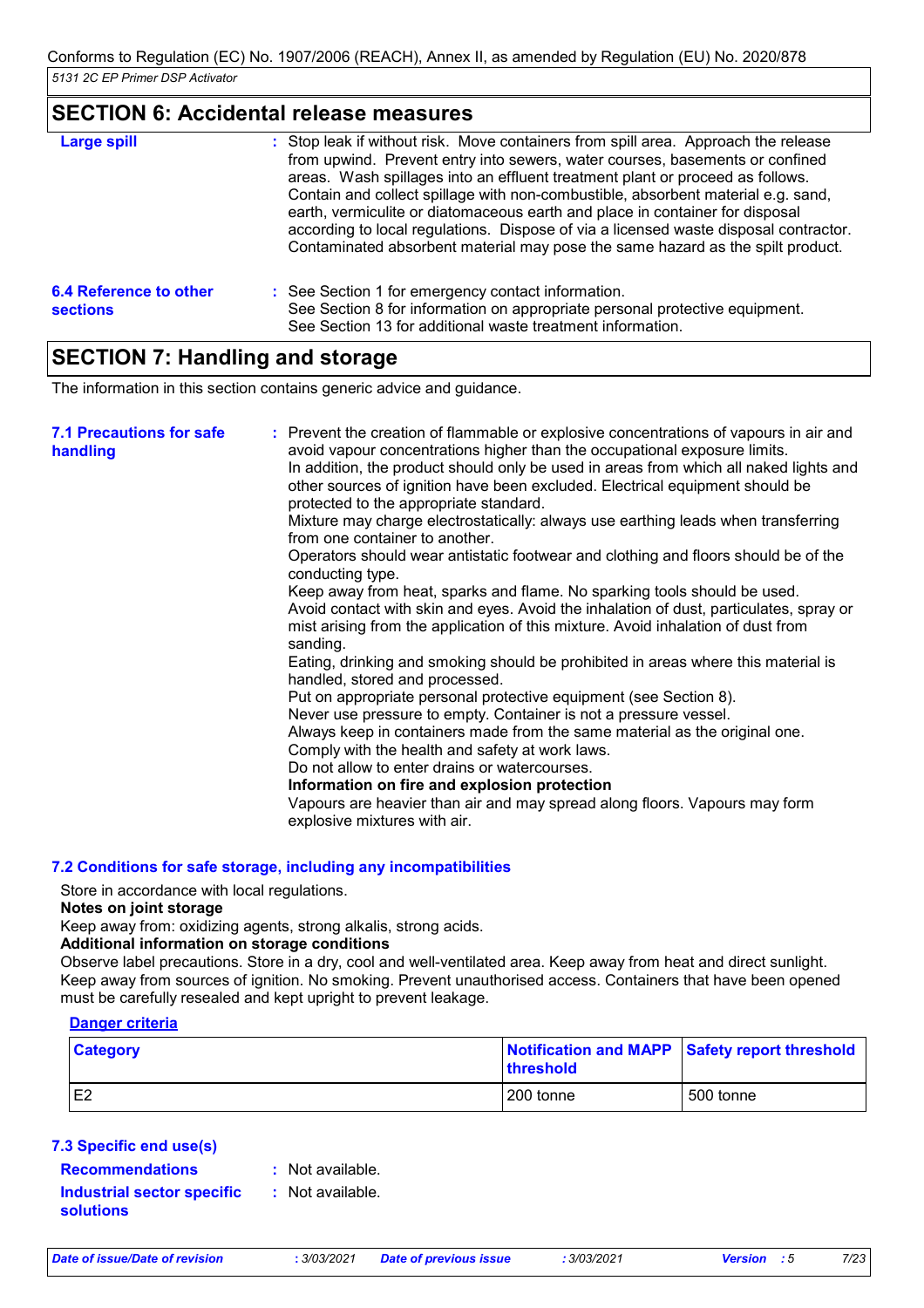# **SECTION 8: Exposure controls/personal protection**

The information in this section contains generic advice and guidance. Information is provided based on typical anticipated uses of the product. Additional measures might be required for bulk handling or other uses that could significantly increase worker exposure or environmental releases.

#### **8.1 Control parameters**

#### **Occupational exposure limits**

| <b>Product/ingredient name</b> | <b>Exposure limit values</b>                                                                                                                                                                                    |
|--------------------------------|-----------------------------------------------------------------------------------------------------------------------------------------------------------------------------------------------------------------|
| bisphenol A                    | <b>EH40/2005 WELs (United Kingdom (UK), 12/2011).</b>                                                                                                                                                           |
| Isopropyl alcohol              | TWA: 10 mg/m <sup>3</sup> 8 hours. Form: inhalable dust<br><b>EH40/2005 WELs (United Kingdom (UK), 1/2020).</b>                                                                                                 |
|                                | STEL: 1250 mg/m <sup>3</sup> 15 minutes.<br>STEL: 500 ppm 15 minutes.<br>TWA: 999 mg/m <sup>3</sup> 8 hours.<br>TWA: 400 ppm 8 hours.                                                                           |
| 1-methoxy-2-propanol           | EH40/2005 WELs (United Kingdom (UK), 8/2018). Absorbed<br>through skin.<br>STEL: 560 mg/m <sup>3</sup> 15 minutes.<br>STEL: 150 ppm 15 minutes.<br>TWA: 375 mg/m <sup>3</sup> 8 hours.<br>TWA: 100 ppm 8 hours. |

**Recommended monitoring procedures :** If this product contains ingredients with exposure limits, personal, workplace atmosphere or biological monitoring may be required to determine the effectiveness of the ventilation or other control measures and/or the necessity to use respiratory protective equipment. Reference should be made to monitoring standards, such as the following: European Standard EN 689 (Workplace atmospheres - Guidance for the assessment of exposure by inhalation to chemical agents for comparison with limit values and measurement strategy) European Standard EN 14042 (Workplace atmospheres - Guide for the application and use of procedures for the assessment of exposure to chemical and biological agents) European Standard EN 482 (Workplace atmospheres - General requirements for the performance of procedures for the measurement of chemical agents) Reference to national guidance documents for methods for the determination of hazardous substances will also be required.

#### **DNELs/DMELs**

| <b>Product/ingredient name</b> | <b>Type</b> | <b>Exposure</b>          | <b>Value</b>                | <b>Population</b>                    | <b>Effects</b> |
|--------------------------------|-------------|--------------------------|-----------------------------|--------------------------------------|----------------|
| benzyl alcohol                 | <b>DNEL</b> | Short term Dermal        | 47 mg/kg<br>bw/day          | Workers                              | Systemic       |
|                                | <b>DNEL</b> | Short term<br>Inhalation | 450 mg/ $m3$                | Workers                              | Systemic       |
|                                | <b>DNEL</b> | Long term Dermal         | $9,5$ mg/kg<br>bw/day       | Workers                              | Systemic       |
|                                | <b>DNEL</b> | Long term<br>Inhalation  | 90 mg/ $m3$                 | Workers                              | Systemic       |
|                                | <b>DNEL</b> | Short term Dermal        | 28,5 mg/<br>kg bw/day       | General<br>population<br>[Consumers] | Systemic       |
|                                | <b>DNEL</b> | Short term<br>Inhalation | 40,55 mg/<br>m <sup>3</sup> | General<br>population<br>[Consumers] | Systemic       |
|                                | <b>DNEL</b> | Short term Oral          | 25 mg/kg<br>bw/day          | General<br>population<br>[Consumers] | Systemic       |
|                                | <b>DNEL</b> | Long term Dermal         | $5,7$ mg/kg<br>bw/day       | General<br>population<br>[Consumers] | Systemic       |
|                                | <b>DNEL</b> | Long term<br>Inhalation  | 8,11 mg/m <sup>3</sup>      | General<br>population<br>[Consumers] | Systemic       |
|                                | <b>DNEL</b> | Long term Oral           | 5 mg/kg                     | General                              | Systemic       |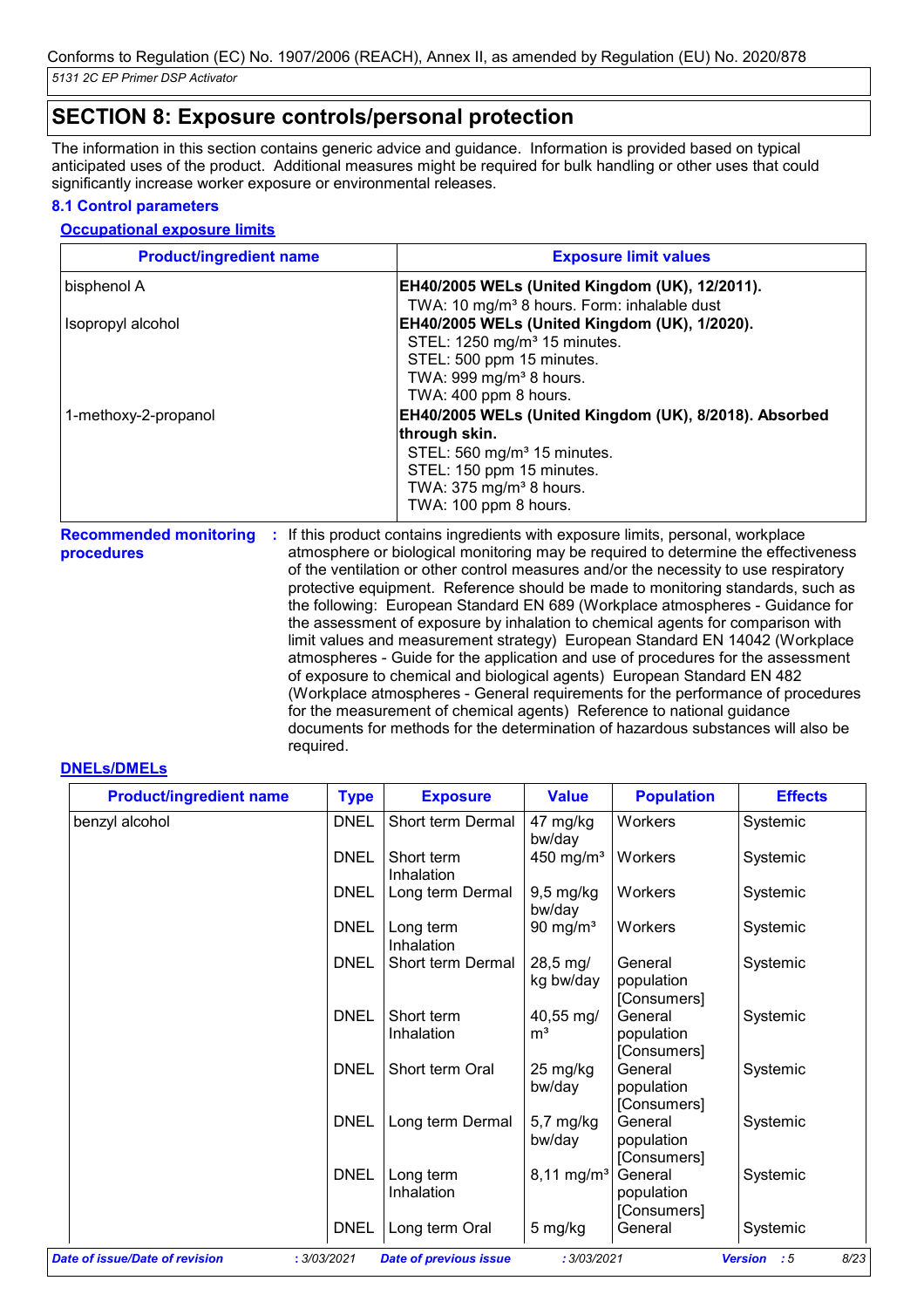| <b>SECTION 8: Exposure controls/personal protection</b> |             |                         |                                  |                        |          |  |
|---------------------------------------------------------|-------------|-------------------------|----------------------------------|------------------------|----------|--|
|                                                         |             |                         | bw/day                           | population             |          |  |
|                                                         |             |                         |                                  | [Consumers]            |          |  |
| 3-aminomethyl-                                          | <b>DNEL</b> | Short term              | $20,1 \,\mathrm{mg/m^3}$         | Workers                | Systemic |  |
| 3,5,5-trimethylcyclohexylamine                          |             | Inhalation              |                                  |                        |          |  |
|                                                         | <b>DNEL</b> | Short term              | 20,1 mg/m <sup>3</sup> Workers   |                        | Local    |  |
|                                                         |             | Inhalation              |                                  |                        |          |  |
|                                                         | <b>DNEL</b> | Long term Oral          | $0,526$ mg/                      | General                | Systemic |  |
|                                                         |             |                         | kg bw/day                        | population             |          |  |
|                                                         |             |                         |                                  | [Consumers]            |          |  |
| 3-aminomethyl-                                          | <b>DNEL</b> | Short term              | $20,1 \,\mathrm{mg/m^3}$         | Workers                | Systemic |  |
| 3,5,5-trimethylcyclohexylamine                          |             | Inhalation              |                                  |                        |          |  |
|                                                         | <b>DNEL</b> | Short term              | 20,1 mg/m <sup>3</sup>   Workers |                        | Local    |  |
|                                                         |             | Inhalation              |                                  |                        |          |  |
|                                                         | <b>DNEL</b> | Long term Oral          | $0,526$ mg/                      | General                | Systemic |  |
|                                                         |             |                         | kg bw/day                        | population             |          |  |
|                                                         | <b>DNEL</b> | Short term Dermal       |                                  | [Consumers]<br>Workers | Systemic |  |
| Isopropyl alcohol                                       |             |                         | 888 mg/kg<br>bw/day              |                        |          |  |
|                                                         | <b>DNEL</b> | Short term              | 500 mg/ $m3$                     | Workers                | Systemic |  |
|                                                         |             | Inhalation              |                                  |                        |          |  |
|                                                         | <b>DNEL</b> | Short term Dermal       | 319 mg/kg                        | General                | Systemic |  |
|                                                         |             |                         | bw/day                           | population             |          |  |
|                                                         |             |                         |                                  | [Consumers]            |          |  |
|                                                         | <b>DNEL</b> | Short term              | 89 mg/m <sup>3</sup>             | General                | Systemic |  |
|                                                         |             | Inhalation              |                                  | population             |          |  |
|                                                         |             |                         |                                  | [Consumers]            |          |  |
|                                                         | <b>DNEL</b> | Short term Oral         | 26 mg/kg                         | General                | Systemic |  |
|                                                         |             |                         | bw/day                           | population             |          |  |
|                                                         |             |                         |                                  | [Consumers]            |          |  |
| 2,4,6-tris(dimethylaminomethyl)                         | <b>DNEL</b> | Long term               | $0,31$ mg/m <sup>3</sup>         | Workers                | Systemic |  |
| phenol                                                  |             | Inhalation              |                                  |                        |          |  |
| 1-methoxy-2-propanol                                    | <b>DNEL</b> | Short term              | 553,5 mg/                        | Workers                | Local    |  |
|                                                         |             | Inhalation              | m <sup>3</sup>                   |                        |          |  |
|                                                         | <b>DNEL</b> | Long term<br>Inhalation | 369 mg/ $m3$                     | Workers                | Systemic |  |
|                                                         | <b>DNEL</b> | Long term Dermal        | 50,6 mg/                         | Workers                | Systemic |  |
|                                                         |             |                         | kg bw/day                        |                        |          |  |
|                                                         | <b>DNEL</b> | Long term               | 43,9 mg/m <sup>3</sup> General   |                        | Systemic |  |
|                                                         |             | Inhalation              |                                  | population             |          |  |
|                                                         |             |                         |                                  | [Consumers]            |          |  |
|                                                         | <b>DNEL</b> | Long term Dermal        | 18,1 mg/                         | General                | Systemic |  |
|                                                         |             |                         | kg bw/day                        | population             |          |  |
|                                                         |             |                         |                                  | [Consumers]            |          |  |
|                                                         | <b>DNEL</b> | Long term Oral          | $3,3$ mg/kg                      | General                | Systemic |  |
|                                                         |             |                         | bw/day                           | population             |          |  |
|                                                         |             |                         |                                  | [Consumers]            |          |  |

## **PNECs**

| <b>Product/ingredient name</b>                |  | <b>Compartment Detail</b>     | <b>Value</b>        | <b>Method Detail</b>            |
|-----------------------------------------------|--|-------------------------------|---------------------|---------------------------------|
| benzyl alcohol                                |  | Fresh water                   | $1$ mg/l            | <b>Assessment Factors</b>       |
|                                               |  | Marine                        | $ 0,1 \text{ mg}/I$ | <b>Assessment Factors</b>       |
|                                               |  | Fresh water sediment          | 5,27 mg/kg          | <b>Assessment Factors</b>       |
|                                               |  | Marine water sediment         | $0,527$ mg/kg       | <b>Assessment Factors</b>       |
|                                               |  | Soil                          | $0,456$ mg/kg       | <b>Assessment Factors</b>       |
|                                               |  | Sewage Treatment              | 39 ma/l             | <b>Assessment Factors</b>       |
|                                               |  | Plant                         |                     |                                 |
| 3-aminomethyl-                                |  | Fresh water                   | $0,06$ mg/l         | <b>Assessment Factors</b>       |
| 3,5,5-trimethylcyclohexylamine                |  |                               |                     |                                 |
|                                               |  | Marine                        | $0,006$ mg/l        | <b>Assessment Factors</b>       |
|                                               |  | Fresh water sediment          | 5,784 mg/kg         | <b>Assessment Factors</b>       |
|                                               |  | Marine water sediment         | $0,578$ mg/kg       | Assessment Factors              |
|                                               |  | Sewage Treatment              | $3,18$ mg/l         | <b>Assessment Factors</b>       |
| Date of issue/Date of revision<br>: 3/03/2021 |  | <b>Date of previous issue</b> | : 3/03/2021         | 9/23<br><b>Version</b><br>- : 5 |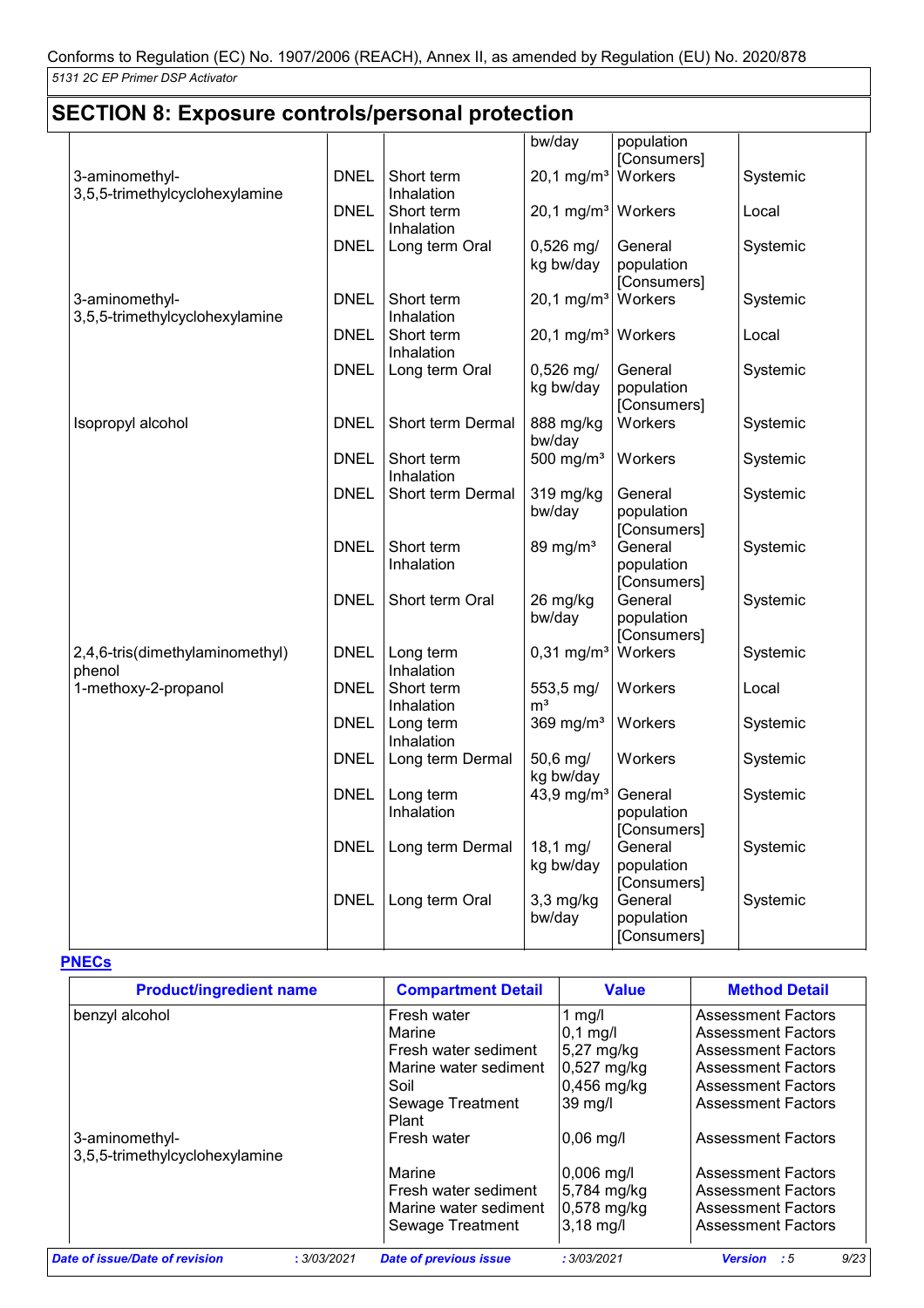| <b>SECTION 8: Exposure controls/personal protection</b>       |                                                                                                                  |                                                                                         |                                                                                                                  |
|---------------------------------------------------------------|------------------------------------------------------------------------------------------------------------------|-----------------------------------------------------------------------------------------|------------------------------------------------------------------------------------------------------------------|
| 3-aminomethyl-<br>3,5,5-trimethylcyclohexylamine              | Plant<br>Soil<br>Fresh water                                                                                     | 1,121 mg/kg<br>$0,06$ mg/l                                                              | <b>Assessment Factors</b><br><b>Assessment Factors</b>                                                           |
|                                                               | Marine<br>Fresh water sediment<br>Marine water sediment<br>Sewage Treatment                                      | $0,006$ mg/l<br>5,784 mg/kg<br>0,578 mg/kg<br>$3,18$ mg/l                               | <b>Assessment Factors</b><br><b>Assessment Factors</b><br><b>Assessment Factors</b><br><b>Assessment Factors</b> |
| Isopropyl alcohol                                             | Plant<br>Soil<br>Fresh water<br>Marine<br>Fresh water sediment                                                   | 1,121 mg/kg<br>140,9 mg/l<br>140,9 mg/l<br>552 mg/kg                                    | <b>Assessment Factors</b>                                                                                        |
|                                                               | Marine water sediment<br>Soil<br>Sewage Treatment<br>Plant                                                       | 552 mg/kg<br>28 mg/kg<br>2251 mg/l                                                      |                                                                                                                  |
| 2,4,6-tris(dimethylaminomethyl)phenol<br>1-methoxy-2-propanol | Fresh water<br>Fresh water<br>Fresh water sediment<br>Marine water sediment<br>Soil<br>Sewage Treatment<br>Plant | $0,84$ mg/l<br>$10$ mg/l<br>41,6 mg/l<br>$4,17 \text{ mg/l}$<br>$2,47$ mg/l<br>100 mg/l |                                                                                                                  |

#### **8.2 Exposure controls**

Provide adequate ventilation. Where reasonably practicable, this should be **:** achieved by the use of local exhaust ventilation and good general extraction. If these are not sufficient to maintain concentrations of particulates and solvent vapours below the OEL, suitable respiratory protection must be worn. **Appropriate engineering controls**

#### **Individual protection measures**

| <b>Hygiene measures</b>    | : Wash hands, forearms and face thoroughly after handling chemical products, before<br>eating, smoking and using the lavatory and at the end of the working period.<br>Appropriate techniques should be used to remove potentially contaminated clothing.<br>Contaminated work clothing should not be allowed out of the workplace. Wash<br>contaminated clothing before reusing. Ensure that eyewash stations and safety<br>showers are close to the workstation location.                                                                                    |
|----------------------------|----------------------------------------------------------------------------------------------------------------------------------------------------------------------------------------------------------------------------------------------------------------------------------------------------------------------------------------------------------------------------------------------------------------------------------------------------------------------------------------------------------------------------------------------------------------|
| <b>Eye/face protection</b> | : Safety eyewear complying with an approved standard should be used when a risk<br>assessment indicates this is necessary to avoid exposure to liquid splashes, mists,<br>gases or dusts. Use eye protection according to EN 166. If contact is possible, the<br>following protection should be worn, unless the assessment indicates a higher<br>degree of protection: chemical splash goggles and/or face shield. If inhalation<br>hazards exist, a full-face respirator may be required instead. Recommended:<br>safety glasses with side-shields (EN 166). |

#### **Skin protection**

#### **Hand protection**

There is no one glove material or combination of materials that will give unlimited resistance to any individual or combination of chemicals.

The breakthrough time must be greater than the end use time of the product.

The instructions and information provided by the glove manufacturer on use, storage, maintenance and replacement must be followed.

Gloves should be replaced regularly and if there is any sign of damage to the glove material.

Always ensure that gloves are free from defects and that they are stored and used correctly.

The performance or effectiveness of the glove may be reduced by physical/chemical damage and poor maintenance.

Barrier creams may help to protect the exposed areas of the skin but should not be applied once exposure has occurred.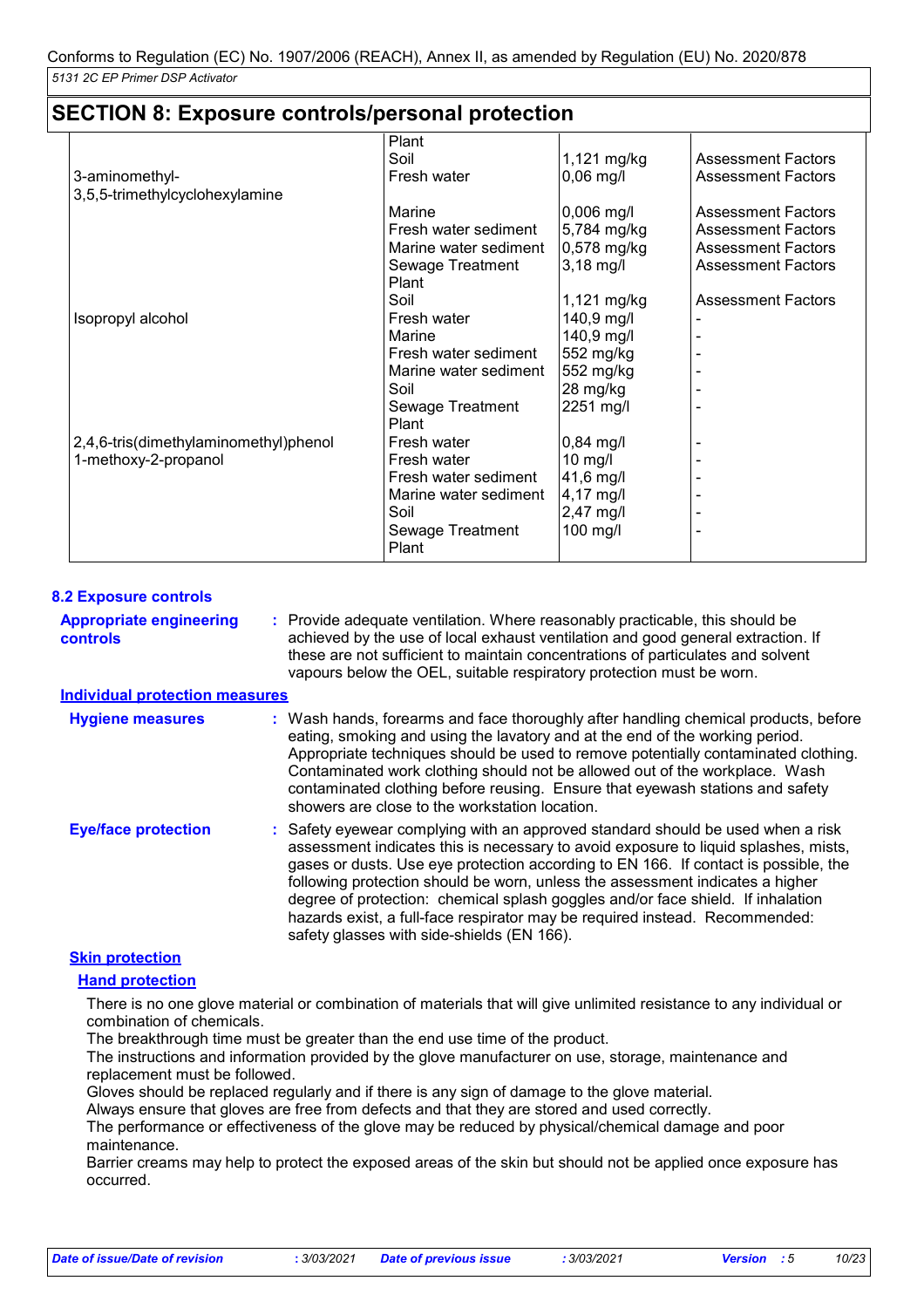# **SECTION 8: Exposure controls/personal protection**

| <b>Gloves</b>                                    | : For prolonged or repeated handling, use the following type of gloves:                                                                                                                                                                                                                                                                  |
|--------------------------------------------------|------------------------------------------------------------------------------------------------------------------------------------------------------------------------------------------------------------------------------------------------------------------------------------------------------------------------------------------|
|                                                  | Recommended: > 8 hours (breakthrough time): neoprene (0.65mm) or nitrile rubber<br>(0.5mm) gloves                                                                                                                                                                                                                                        |
|                                                  | The recommendation for the type or types of glove to use when handling this<br>product is based on information from the following source:<br><b>EN 374</b>                                                                                                                                                                               |
|                                                  | The user must check that the final choice of type of glove selected for handling this<br>product is the most appropriate and takes into account the particular conditions of<br>use, as included in the user's risk assessment.                                                                                                          |
| <b>Body protection</b>                           | : Personal protective equipment for the body should be selected based on the task<br>being performed and the risks involved and should be approved by a specialist<br>before handling this product. Recommended: overall (EN 467).                                                                                                       |
| <b>Other skin protection</b>                     | : Appropriate footwear and any additional skin protection measures should be<br>selected based on the task being performed and the risks involved and should be<br>approved by a specialist before handling this product.                                                                                                                |
| <b>Respiratory protection</b>                    | : Based on the hazard and potential for exposure, select a respirator that meets the<br>appropriate standard or certification. Respirators must be used according to a<br>respiratory protection program to ensure proper fitting, training, and other important<br>aspects of use. Recommended: organic vapour filter (Type A) (EN 140) |
| <b>Environmental exposure</b><br><b>controls</b> | : Emissions from ventilation or work process equipment should be checked to ensure<br>they comply with the requirements of environmental protection legislation. In some<br>cases, fume scrubbers, filters or engineering modifications to the process<br>equipment will be necessary to reduce emissions to acceptable levels.          |

# **SECTION 9: Physical and chemical properties**

#### **9.1 Information on basic physical and chemical properties**

| <b>Appearance</b>                                      |                                                                                                                         |
|--------------------------------------------------------|-------------------------------------------------------------------------------------------------------------------------|
| <b>Physical state</b>                                  | Liquid.                                                                                                                 |
| <b>Colour</b>                                          | Colourless.                                                                                                             |
| <b>Odour</b>                                           | Alcohol-like. [Slight]                                                                                                  |
| <b>Odour threshold</b>                                 | Not available.                                                                                                          |
| pH                                                     | Not available.                                                                                                          |
| <b>Melting point/freezing point</b>                    | Not available.                                                                                                          |
| Initial boiling point and<br>boiling range             | : Not available.                                                                                                        |
| <b>Flash point</b>                                     | Closed cup: >60°C                                                                                                       |
| <b>Evaporation rate</b>                                | Not available.                                                                                                          |
| <b>Flammability (solid, gas)</b>                       | Not available.                                                                                                          |
| <b>Upper/lower flammability or</b><br>explosive limits | : Not available.                                                                                                        |
| <b>Vapour pressure</b>                                 | Not available.                                                                                                          |
| <b>Vapour density</b>                                  | Not available.                                                                                                          |
| <b>Relative density</b>                                | : 1,01                                                                                                                  |
| <b>Solubility(ies)</b>                                 | : Not available.                                                                                                        |
| <b>Partition coefficient: n-octanol/:</b><br>water     | Not applicable.                                                                                                         |
| <b>Auto-ignition temperature</b>                       | : Not available.                                                                                                        |
| <b>Decomposition temperature</b>                       | Not available.                                                                                                          |
| <b>Viscosity</b>                                       | Not available.                                                                                                          |
| <b>Explosive properties</b>                            | Highly explosive in the presence of the following materials or conditions: open<br>flames, sparks and static discharge. |
| <b>Oxidising properties</b>                            | Not available.                                                                                                          |
| Date of issue/Date of revision                         | : 3/03/2021<br><b>Date of previous issue</b><br>: 3/03/2021<br>Version : 5<br>11/23                                     |
|                                                        |                                                                                                                         |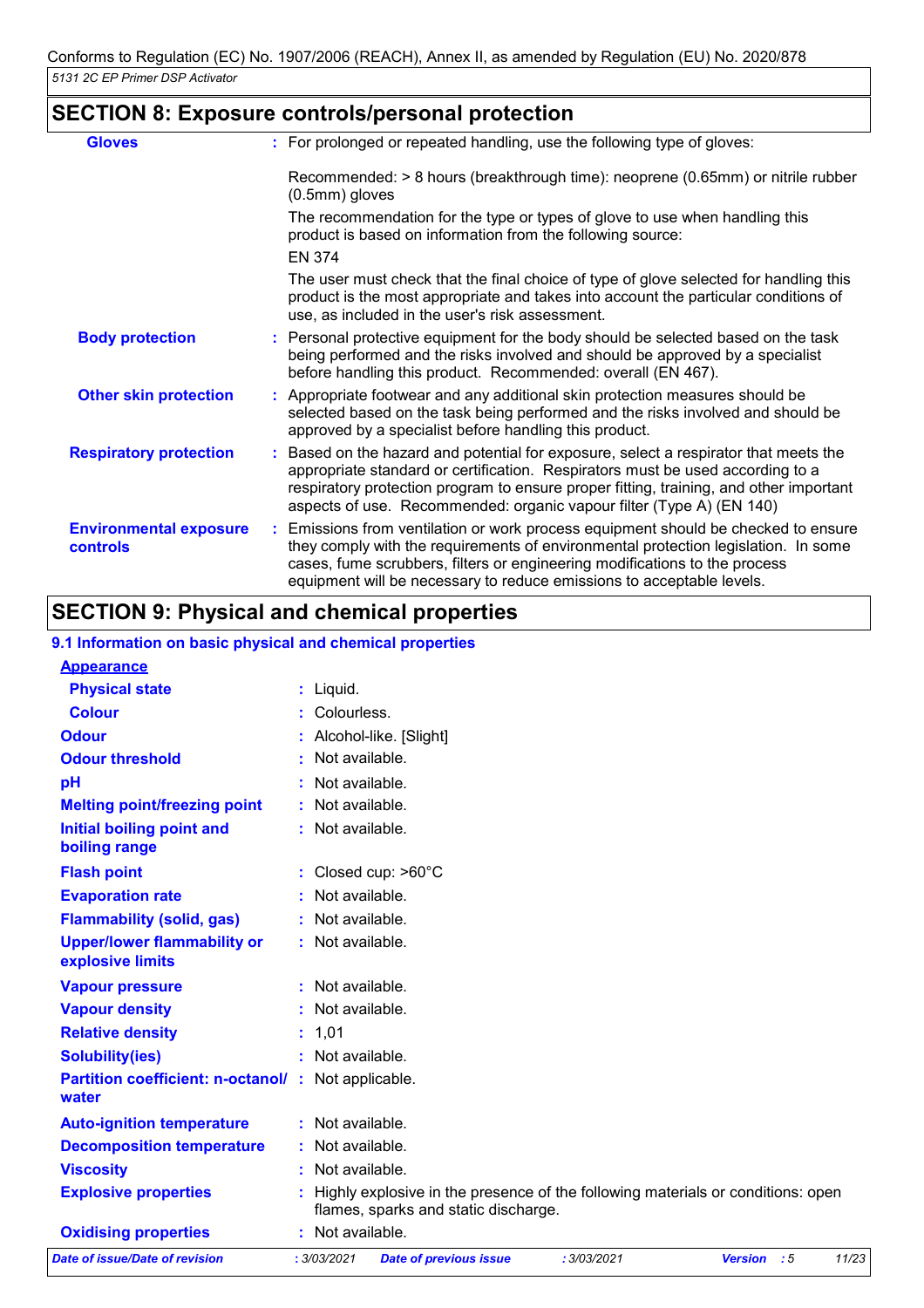# **SECTION 9: Physical and chemical properties**

#### **9.2 Other information**

No additional information.

|                                                   | <b>SECTION 10: Stability and reactivity</b>                                                                                                                                                   |  |  |  |  |  |
|---------------------------------------------------|-----------------------------------------------------------------------------------------------------------------------------------------------------------------------------------------------|--|--|--|--|--|
| <b>10.1 Reactivity</b>                            | : No specific test data related to reactivity available for this product or its ingredients.                                                                                                  |  |  |  |  |  |
| <b>10.2 Chemical stability</b>                    | : Stable under recommended storage and handling conditions (see Section 7).                                                                                                                   |  |  |  |  |  |
| <b>10.3 Possibility of</b><br>hazardous reactions | : Under normal conditions of storage and use, hazardous reactions will not occur.                                                                                                             |  |  |  |  |  |
| <b>10.4 Conditions to avoid</b>                   | : When exposed to high temperatures may produce hazardous decomposition<br>products.                                                                                                          |  |  |  |  |  |
| 10.5 Incompatible materials                       | : Keep away from the following materials to prevent strong exothermic reactions:<br>oxidizing agents, strong alkalis, strong acids.                                                           |  |  |  |  |  |
| <b>10.6 Hazardous</b><br>decomposition products   | : Under normal conditions of storage and use, hazardous decomposition products<br>should not be produced. If involved in a fire, toxic gases including CO, CO2 and<br>smoke can be generated. |  |  |  |  |  |

# **SECTION 11: Toxicological information**

## **11.1 Information on toxicological effects**

#### **Acute toxicity**

| <b>Product/ingredient name</b> | <b>Result</b>                    | <b>Species</b> | <b>Dose</b>            | <b>Exposure</b> |
|--------------------------------|----------------------------------|----------------|------------------------|-----------------|
| benzyl alcohol                 | <b>LC50 Inhalation Dusts and</b> | Rat            | 4,178 mg/l             | 4 hours         |
|                                | mists                            |                |                        |                 |
|                                | LD50 Dermal                      | Rabbit         | 2000 mg/kg             |                 |
|                                | LD50 Oral                        | Rat            | 1230 mg/kg             |                 |
|                                | LD50 Oral                        | Rat            | 1620 mg/kg             |                 |
| 3-aminomethyl-                 | LD50 Oral                        | Rat            | 1030 mg/kg             |                 |
| 3,5,5-trimethylcyclohexylamine |                                  |                |                        |                 |
| m-fenilenbis(methylamine)      | LC50 Inhalation Dusts and        | Rat            | 1900 mg/m <sup>3</sup> | 1 hours         |
|                                | mists                            |                |                        |                 |
|                                | LC50 Inhalation Gas.             | Rat            | 700 ppm                | 1 hours         |
|                                | LD50 Dermal                      | Rabbit         | $2$ g/kg               |                 |
|                                | LD50 Oral                        | Rat            | 930 mg/kg              |                 |
| 3-aminomethyl-                 | LD50 Oral                        | Rat            | 1030 mg/kg             |                 |
| 3,5,5-trimethylcyclohexylamine |                                  |                |                        |                 |
| m-fenilenbis(methylamine)      | LC50 Inhalation Dusts and        | Rat            | $1,34$ mg/l            | 4 hours         |
|                                | mists                            |                |                        |                 |
|                                | <b>LC50 Inhalation Gas.</b>      | Rat            | 700 ppm                | 1 hours         |
|                                | LD50 Dermal                      | Rabbit         | 2 g/kg                 |                 |
|                                | LD50 Oral                        | Rat            | 930 mg/kg              |                 |
| bisphenol A                    | <b>LC50 Inhalation Vapour</b>    | Rat            | 200 ppm                | 4 hours         |
|                                | LD50 Oral                        | Rat            | 1200 mg/kg             |                 |
| salicylic acid                 | <b>LC50 Inhalation Dusts and</b> | Rat            | $0,9$ g/m <sup>3</sup> | 4 hours         |
|                                | mists                            |                |                        |                 |
|                                | LD50 Oral                        | Rat            | 891 mg/kg              |                 |
| Isopropyl alcohol              | <b>LC50 Inhalation Vapour</b>    | Rat            | 30 mg/l                | 4 hours         |
|                                | <b>LC50 Inhalation Vapour</b>    | Rat            | 16000 ppm              | 4 hours         |
|                                | LD50 Dermal                      | Rabbit         | 12800 mg/kg            |                 |
|                                | LD50 Oral                        | Rat            | 5000 mg/kg             |                 |
| $2,4,6$ -tris                  | LD50 Dermal                      | Rabbit         | 1242 mg/kg             |                 |
|                                |                                  |                |                        |                 |

*Date of issue/Date of revision* **:** *3/03/2021 Date of previous issue : 3/03/2021 Version : 5 12/23*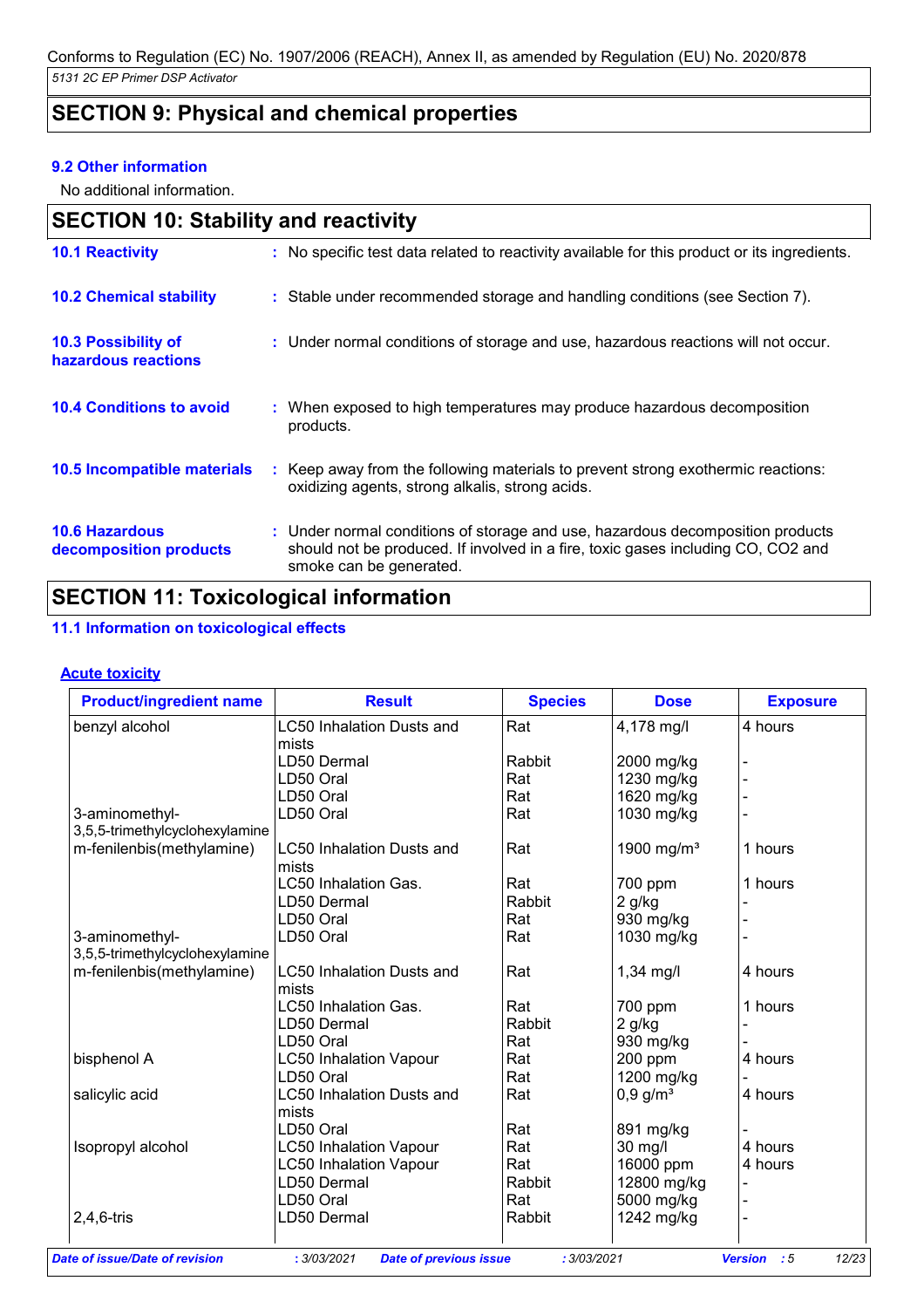| <b>SECTION 11: Toxicological information</b> |                               |             |               |         |  |
|----------------------------------------------|-------------------------------|-------------|---------------|---------|--|
| (dimethylaminomethyl)                        |                               |             |               |         |  |
| phenol                                       |                               |             |               |         |  |
|                                              | LD50 Oral                     | Rat         | 2169 mg/kg    |         |  |
| 3,6-diazaoctanethylenediamin                 | LD50 Dermal                   | Rabbit      | 805 mg/kg     |         |  |
|                                              | LD50 Oral                     | Rat         | 2500 mg/kg    |         |  |
| 3-aminopropyldimethylamine                   | <b>LC50 Inhalation Vapour</b> | Rat         | 24,8 mg/l     | 4 hours |  |
|                                              | LD50 Dermal                   | Rabbit      | 2140 mg/kg    |         |  |
|                                              | LD50 Oral                     | Rat         | 1870 mg/kg    |         |  |
| 1-methoxy-2-propanol                         | <b>LC50 Inhalation Vapour</b> | Rat         | 30,02 mg/l    | 4 hours |  |
|                                              | LD50 Dermal                   | Rabbit      | $13$ g/kg     |         |  |
|                                              | LD50 Oral                     | Mouse       | 11700 mg/kg   |         |  |
|                                              | LD50 Oral                     | Rat - Male, | 4016 mg/kg    |         |  |
|                                              |                               | Female      |               |         |  |
| N-(3-(trimethoxysilyl)propyl)                | LD50 Dermal                   | Rat         | $>2009$ mg/kg |         |  |
| ethylenediamine                              |                               |             |               |         |  |
|                                              | LD50 Oral                     | Rat         | 2413 mg/kg    |         |  |

**Conclusion/Summary :** Harmful if swallowed.

## **Acute toxicity estimates**

| <b>Route</b> | <b>ATE value</b> |
|--------------|------------------|
| Oral         | 500 mg/kg        |

## **Irritation/Corrosion**

| <b>Product/ingredient name</b>                   | <b>Result</b>            | <b>Species</b> | <b>Score</b>             | <b>Exposure</b>            | <b>Observation</b> |
|--------------------------------------------------|--------------------------|----------------|--------------------------|----------------------------|--------------------|
| benzyl alcohol                                   | Skin - Moderate irritant | Pig            |                          | 100 Percent                |                    |
|                                                  | Eyes - Irritant          | Rabbit         |                          |                            |                    |
| 3-aminomethyl-<br>3,5,5-trimethylcyclohexylamine | Eyes - Cornea opacity    | Rabbit         | 2                        | 24 hours                   |                    |
|                                                  | Skin - Severe irritant   | Rabbit         | $\overline{\phantom{0}}$ | 4 hours                    |                    |
| m-fenilenbis(methylamine)                        | Eyes - Severe irritant   | Rabbit         | $\overline{\phantom{a}}$ | 24 hours 50<br>Micrograms  |                    |
|                                                  | Skin - Severe irritant   | Rabbit         | $\overline{\phantom{0}}$ | 24 hours 750<br>Micrograms |                    |
| 3-aminomethyl-<br>3,5,5-trimethylcyclohexylamine | Eyes - Cornea opacity    | Rabbit         | 2                        | 24 hours                   |                    |
|                                                  | Skin - Severe irritant   | Rabbit         | $\overline{\phantom{0}}$ | 4 hours                    |                    |
| m-fenilenbis(methylamine)                        | Eyes - Severe irritant   | Rabbit         | $\blacksquare$           | 24 hours 50<br>Micrograms  |                    |
|                                                  | Skin - Severe irritant   | Rabbit         | $\overline{\phantom{0}}$ | 24 hours 750<br>Micrograms |                    |
| bisphenol A                                      | Eyes - Severe irritant   | Rabbit         | $\overline{\phantom{0}}$ | 24 hours 250<br>Micrograms |                    |
|                                                  | Skin - Mild irritant     | Rabbit         | $\overline{\phantom{a}}$ | 24 hours 500<br>milligrams |                    |
|                                                  | Skin - Mild irritant     | Rabbit         | $\overline{\phantom{0}}$ | 250<br>milligrams          |                    |
| Isopropyl alcohol                                | Eyes - Moderate irritant | Rabbit         | $\overline{\phantom{0}}$ | 24 hours 100<br>milligrams |                    |
|                                                  | Eyes - Moderate irritant | Rabbit         | $\overline{\phantom{0}}$ | 10 milligrams              |                    |
|                                                  | Eyes - Severe irritant   | Rabbit         | $\overline{\phantom{0}}$ | 100<br>milligrams          |                    |
|                                                  | Skin - Mild irritant     | Rabbit         | $\overline{\phantom{0}}$ | 500<br>milligrams          |                    |
| $2,4,6$ -tris<br>(dimethylaminomethyl)<br>phenol | Eyes - Severe irritant   | Rabbit         | $\overline{a}$           | 24 hours 50<br>Micrograms  |                    |
|                                                  | Skin - Mild irritant     | Rat            | -                        | 0.025<br><b>Mililiters</b> |                    |
|                                                  | Skin - Severe irritant   | Rat            | $\overline{\phantom{0}}$ | 0.25 Mililiters            |                    |
|                                                  | Skin - Severe irritant   | Rabbit         | $\overline{a}$           | 24 hours 2<br>milligrams   |                    |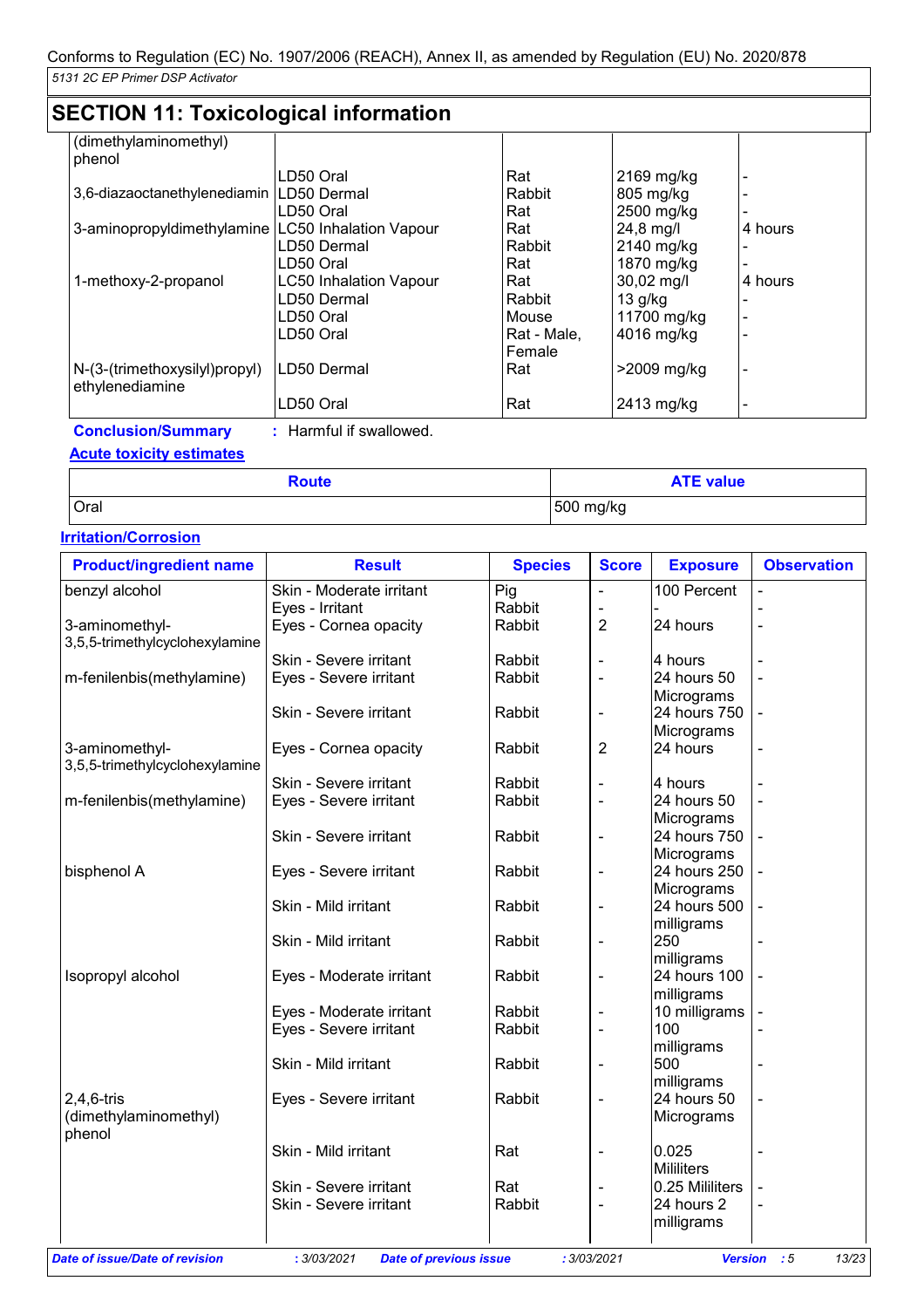# **SECTION 11: Toxicological information**

| 3,6-diazaoctanethylenediamin Eyes - Moderate irritant |                          | Rabbit | 24 hours 20   |  |
|-------------------------------------------------------|--------------------------|--------|---------------|--|
|                                                       |                          |        | milligrams    |  |
|                                                       | Eyes - Severe irritant   | Rabbit | 49 milligrams |  |
|                                                       | Skin - Severe irritant   | Rabbit | 24 hours 5    |  |
|                                                       |                          |        | milligrams    |  |
|                                                       | Skin - Severe irritant   | Rabbit | <b>490</b>    |  |
|                                                       |                          |        | milligrams    |  |
| 3-aminopropyldimethylamine                            | Eyes - Moderate irritant | Rabbit | 5 milligrams  |  |
| N-(3-(trimethoxysilyl)propyl)                         | Eyes - Severe irritant   | Rabbit | 15 milligrams |  |
| ethylenediamine                                       |                          |        |               |  |
|                                                       | Skin - Mild irritant     | Rabbit | 500           |  |
|                                                       |                          |        | milligrams    |  |
| trimethylhexane-1,6-diamine                           | Skin - Irritant          | Rabbit | <3 minutes    |  |

| <b>Conclusion/Summary</b> |                                                                     |
|---------------------------|---------------------------------------------------------------------|
| <b>Skin</b>               | : Causes severe skin burns and eye damage.                          |
| <b>Eves</b>               | : Causes serious eye damage.                                        |
| <b>Respiratory</b>        | : Based on available data, the classification criteria are not met. |

#### **Sensitisation**

| <b>Product/ingredient name</b>                                                 | <b>Route of</b><br>exposure | <b>Species</b>           | <b>Result</b>              |
|--------------------------------------------------------------------------------|-----------------------------|--------------------------|----------------------------|
| 3-aminomethyl-<br>3,5,5-trimethylcyclohexylamine                               | skin                        | Guinea pig               | Sensitising                |
| 3-aminomethyl-<br>3,5,5-trimethylcyclohexylamine                               | skin                        | Guinea pig               | Sensitising                |
| $ 2,4,6$ -tris<br>(dimethylaminomethyl)<br>phenol                              | skin                        | Guinea pig               | Not sensitizing            |
| 3-aminopropyldimethylamine<br>N-(3-(trimethoxysilyl)propyl)<br>ethylenediamine | skin<br>skin                | Guinea pig<br>Guinea pig | Sensitising<br>Sensitising |
| trimethylhexane-1,6-diamine                                                    | skin                        | Guinea pig               | Sensitising                |

#### **Conclusion/Summary**

- 
- **Skin :** May cause an allergic skin reaction.
- 
- 
- 
- 
- **Respiratory :** Based on available data, the classification criteria are not met.

## **Mutagenicity**

| <b>Product/ingredient name</b>        | <b>Test</b>     | <b>Experiment</b>                                 | <b>Result</b> |
|---------------------------------------|-----------------|---------------------------------------------------|---------------|
| Isopropyl alcohol                     | OECD 471        | Subject: Bacteria                                 | Negative      |
| 3-aminopropyldimethylamine   OECD 476 |                 | Experiment: In vitro<br>Subject: Mammalian-Animal | Negative      |
|                                       | <b>OECD 471</b> | Subject: Bacteria                                 | Negative      |

**Conclusion/Summary :** Based on available data, the classification criteria are not met.

#### **Carcinogenicity**

| <b>Product/ingredient name</b> | <b>Result</b>        | <b>Species</b> | <b>Dose</b> | <b>Exposure</b>               |
|--------------------------------|----------------------|----------------|-------------|-------------------------------|
| benzyl alcohol                 | Negative - Oral - TD | Rat            |             | 103 weeks; 5<br>days per week |

**Conclusion/Summary :** Based on available data, the classification criteria are not met.

#### **Reproductive toxicity**

| <b>Product/ingredient name</b>                                     | <b>Maternal</b><br><b>toxicity</b> | <b>Fertility</b> | <b>Developmental</b><br>toxin | <b>Species</b> | <b>Dose</b> | <b>Exposure</b> |
|--------------------------------------------------------------------|------------------------------------|------------------|-------------------------------|----------------|-------------|-----------------|
| $ 2,4,6$ -tris<br>$\vert$ (dimethylaminomethyl)<br><b>I</b> phenol |                                    |                  | Negative                      | Rat            | Oral        | 28 days         |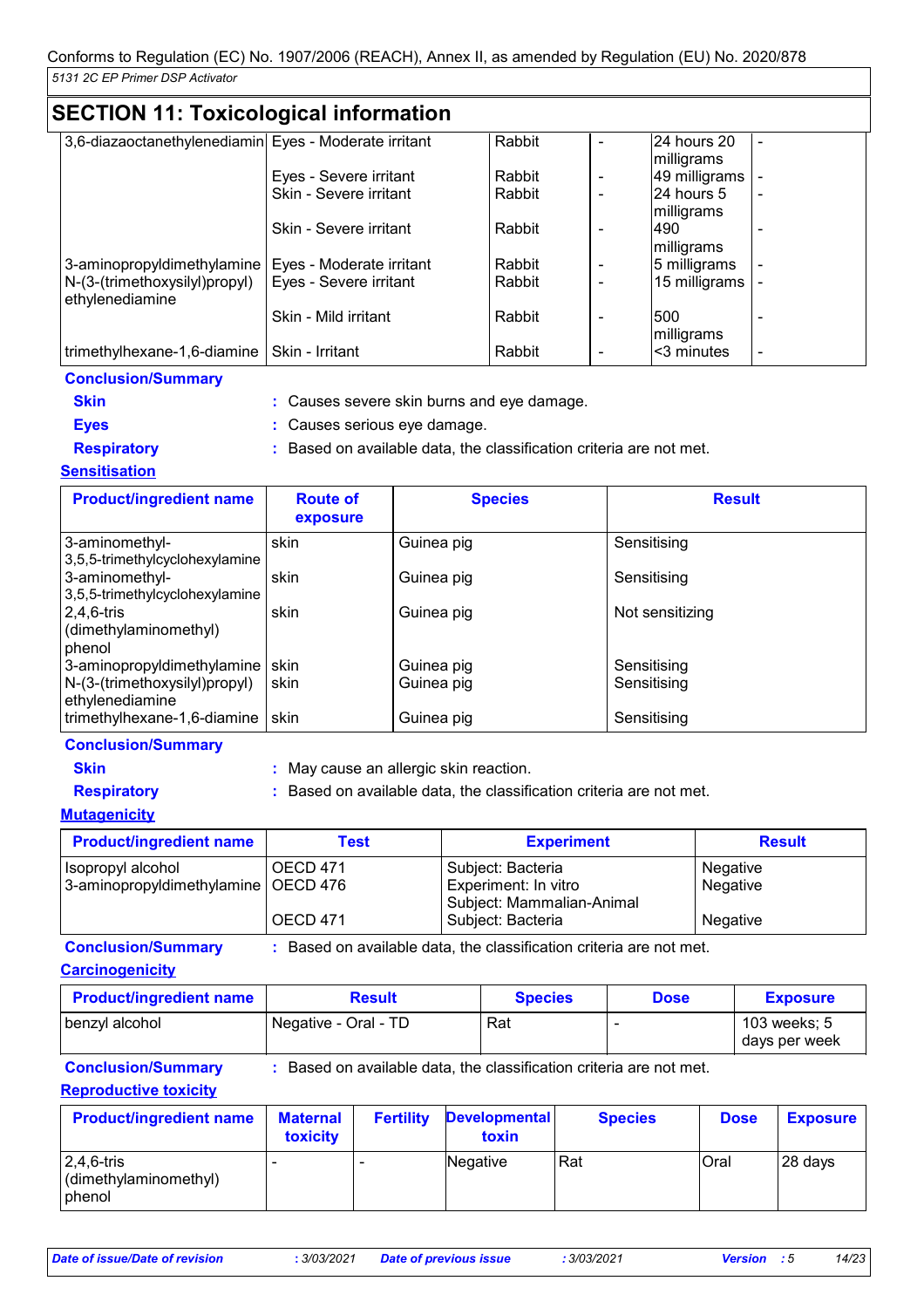# **SECTION 11: Toxicological information**

#### **Conclusion/Summary :** May damage fertility.

Suspected of damaging the unborn child.

#### **Teratogenicity**

| <b>Product/ingredient name</b>                   | <b>Result</b>                                                 | <b>Species</b> | <b>Dose</b>  | <b>Exposure</b> |
|--------------------------------------------------|---------------------------------------------------------------|----------------|--------------|-----------------|
| benzyl alcohol                                   | Negative - Route of exposure   Mouse - Female  <br>unreported |                | 550 mg/kg    |                 |
| 3-aminomethyl-<br>3,5,5-trimethylcyclohexylamine | Negative - Route of exposure   Rat - Female<br>unreported     |                | $>250$ mg/kg |                 |
| 3-aminomethyl-<br>3,5,5-trimethylcyclohexylamine | Negative - Route of exposure   Rat - Female<br>unreported     |                | $>250$ mg/kg |                 |

**Conclusion/Summary :** Based on available data, the classification criteria are not met.

### **Specific target organ toxicity (single exposure)**

| <b>Product/ingredient name</b>            | <b>Category</b>          | <b>Route of</b><br>exposure | <b>Target organs</b>                   |
|-------------------------------------------|--------------------------|-----------------------------|----------------------------------------|
| bisphenol A                               | Category 3               |                             | Respiratory tract<br>irritation        |
| Isopropyl alcohol<br>1-methoxy-2-propanol | Category 3<br>Category 3 |                             | Narcotic effects<br>l Narcotic effects |

## **Specific target organ toxicity (repeated exposure)**

Not available.

#### **Aspiration hazard**

Not available.

### **Delayed and immediate effects as well as chronic effects from short and long-term exposure**

| <b>Short term exposure</b>            |                    |
|---------------------------------------|--------------------|
| <b>Potential immediate</b><br>effects | : Not available.   |
| <b>Potential delayed effects</b>      | : Not available.   |
| Long term exposure                    |                    |
| <b>Potential immediate</b><br>effects | $:$ Not available. |
| <b>Potential delayed effects</b>      | : Not available.   |

#### **Potential chronic health effects**

| <b>Product/ingredient name</b> | <b>Result</b>                                                                                            | <b>Species</b> | <b>Dose</b>   | <b>Exposure</b>             |
|--------------------------------|----------------------------------------------------------------------------------------------------------|----------------|---------------|-----------------------------|
| 3-aminopropyldimethylamine     | Chronic NOAEL Oral                                                                                       | Rat            | $50 \; mg/kg$ | 28 days; 7 days<br>per week |
| <b>Conclusion/Summary</b>      | : Based on available data, the classification criteria are not met.                                      |                |               |                             |
| <b>General</b>                 | : Once sensitized, a severe allergic reaction may occur when subsequently exposed<br>to very low levels. |                |               |                             |
| <b>Carcinogenicity</b>         | : No known significant effects or critical hazards.                                                      |                |               |                             |
| <b>Mutagenicity</b>            | : No known significant effects or critical hazards.                                                      |                |               |                             |
| <b>Teratogenicity</b>          | : Suspected of damaging the unborn child.                                                                |                |               |                             |
| <b>Developmental effects</b>   | : No known significant effects or critical hazards.                                                      |                |               |                             |
| <b>Fertility effects</b>       | : May damage fertility.                                                                                  |                |               |                             |
| <b>Other information</b>       | : Not available.                                                                                         |                |               |                             |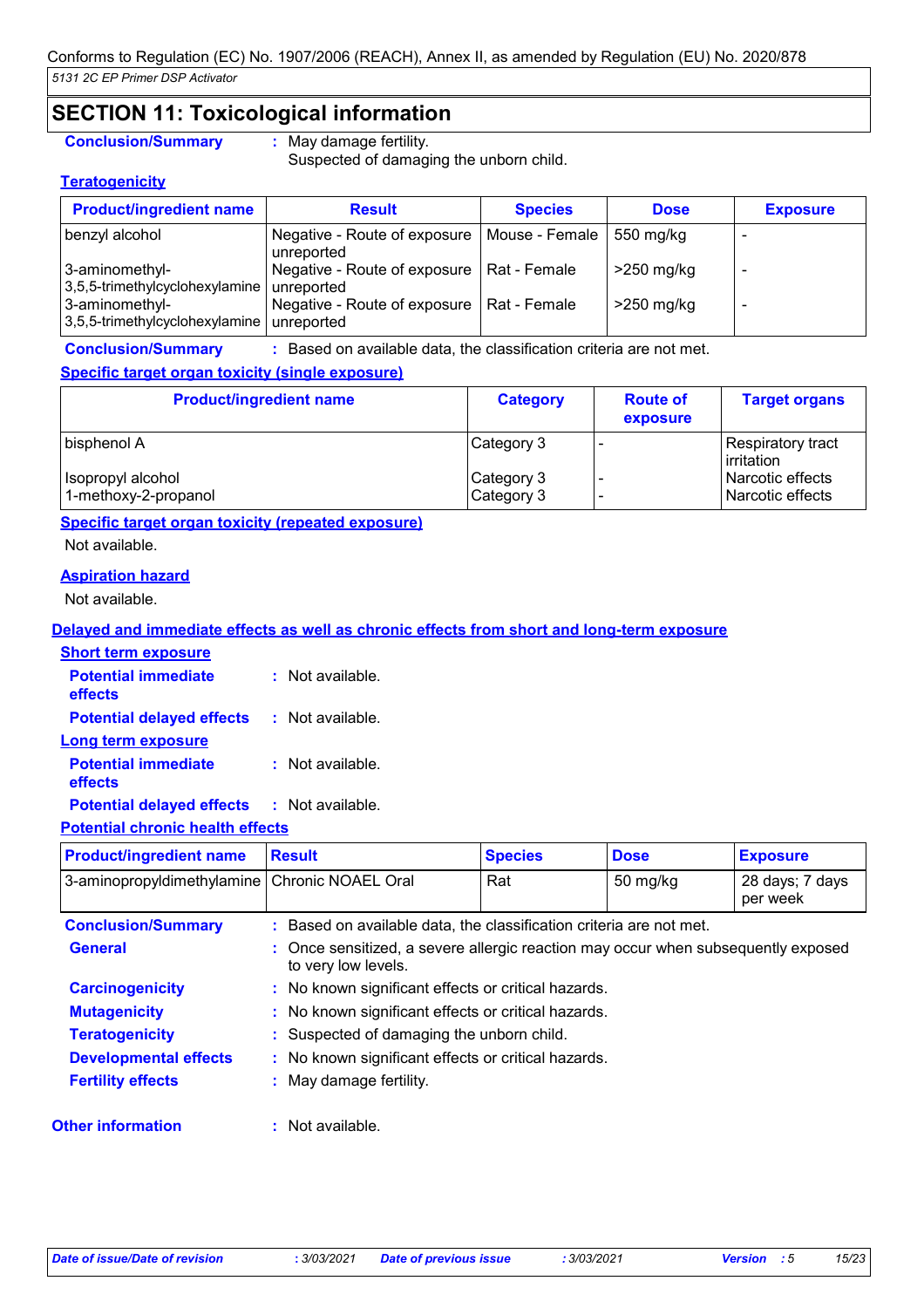# **SECTION 12: Ecological information**

#### **12.1 Toxicity**

There are no data available on the mixture itself. Do not allow to enter drains or watercourses.

The mixture has been assessed following the summation method of the CLP Regulation (EC) No 1272/2008 and is classified for eco-toxicological properties accordingly. See Sections 2 and 3 for details.

| <b>Product/ingredient name</b> | <b>Result</b>                       | <b>Species</b>                  | <b>Exposure</b> |
|--------------------------------|-------------------------------------|---------------------------------|-----------------|
| benzyl alcohol                 | Acute EC50 770 mg/l                 | Algae                           | 72 hours        |
|                                | Acute LC50 646 mg/l                 | Fish - Leuciscus idus           | 48 hours        |
|                                | Acute LC50 460000 µg/l Fresh water  | Fish - Pimephales promelas -    | 96 hours        |
|                                |                                     | Juvenile (Fledgling, Hatchling, |                 |
|                                |                                     | Weanling)                       |                 |
|                                | Acute NOEC 310 mg/l                 | Algae                           | 72 hours        |
| 3-aminomethyl-                 | Acute EC50 37 mg/l                  | Algae - Desmodesmus             | 72 hours        |
| 3,5,5-trimethylcyclohexylamine |                                     | subspicatus                     |                 |
|                                | Acute EC50 23 mg/l                  | Daphnia spec.                   | 48 hours        |
|                                | Acute LC50 110 mg/l                 | Fish                            | 96 hours        |
|                                | Chronic NOEC 3 mg/l                 | Daphnia spec.                   | 21 days         |
| m-fenilenbis(methylamine)      | Acute EC50 10 to 100 mg/l           | Daphnia spec.                   | 48 hours        |
|                                | Acute LC50 >100 mg/l                | Fish                            | 96 hours        |
| 3-aminomethyl-                 | Acute EC50 37 mg/l                  | Algae - Desmodesmus             | 72 hours        |
| 3,5,5-trimethylcyclohexylamine |                                     | subspicatus                     |                 |
|                                | Acute EC50 23 mg/l                  | Daphnia spec.                   | 48 hours        |
|                                | Acute LC50 110 mg/l                 | Fish                            | 96 hours        |
|                                | Chronic NOEC 1,5 mg/l               | Algae - Desmodesmus             | 72 hours        |
|                                |                                     | subspicatus                     |                 |
|                                | Chronic NOEC 3 mg/l                 | Daphnia spec.                   | 21 days         |
| m-fenilenbis(methylamine)      | Acute EC50 10 to 100 mg/l           | Daphnia spec.                   | 48 hours        |
|                                | Acute LC50 >100 mg/l                | Fish                            | 96 hours        |
| bisphenol A                    | Acute EC50 1000 µg/l Marine water   | Algae - Skeletonema costatum    | 96 hours        |
|                                |                                     | Algae - Pseudokirchneriella     | 96 hours        |
|                                | Acute EC50 2700 µg/l Fresh water    |                                 |                 |
|                                |                                     | subcapitata                     |                 |
|                                | Acute EC50 7,75 mg/l Fresh water    | Daphnia spec. - Daphnia         | 48 hours        |
|                                |                                     | magna - Neonate                 |                 |
|                                | Acute LC50 1,34 mg/l Marine water   | Crustaceans - Americamysis      | 48 hours        |
|                                |                                     | bahia - Larvae                  |                 |
|                                | Acute LC50 5,4 to 4600 µg/l Fresh   | Fish - Pimephales promelas      | 96 hours        |
|                                | water                               |                                 |                 |
|                                | Acute LC50 17,93 ppm Fresh water    | Fish - Xiphophorus helleri -    | 96 hours        |
|                                |                                     | Adult                           |                 |
|                                | Chronic NOEC 0,8 mg/l Fresh water   | Daphnia spec. - Daphnia         | 21 days         |
|                                |                                     | magna - Neonate                 |                 |
|                                | Chronic NOEC 0,2 to 20 ppb Fresh    | Fish - Xiphophorus helleri -    | 60 days         |
|                                | water                               | Juvenile (Fledgling, Hatchling, |                 |
|                                |                                     | Weanling)                       |                 |
| salicylic acid                 | Acute EC50 213,9 mg/l               | Crustaceans - Photobacterium    | 24 hours        |
|                                |                                     | Phosphoreum                     |                 |
|                                | Acute EC50 105 mg/l                 | Daphnia spec.                   | 48 hours        |
|                                | Acute LC50 90 mg/l                  | Fish                            | 48 hours        |
|                                | Chronic NOEC 5,6 mg/l Fresh water   | Daphnia spec. - Daphnia         | 21 days         |
|                                |                                     | magna - Neonate                 |                 |
| Isopropyl alcohol              | Acute LC50 1400 to 1950 mg/l Marine | Crustaceans - Crangon crangon   | 48 hours        |
|                                | water                               |                                 |                 |
|                                | Acute LC50 9640 to 10000 mg/l Fresh | Fish - Pimephales promelas      | 96 hours        |
|                                | water                               |                                 |                 |
|                                | Acute LC50 4200 mg/l Fresh water    | Fish - Rasbora heteromorpha     | 96 hours        |
|                                | Acute LC50 1400 mg/l                | Fish - Gambusia affinis         | 96 hours        |
| $2,4,6$ -tris                  | Acute EC50 84 mg/l                  | Algae                           | 72 hours        |
| (dimethylaminomethyl)          |                                     |                                 |                 |
| phenol                         |                                     |                                 |                 |
|                                |                                     |                                 | 96 hours        |
|                                | Acute LC50 175 mg/l                 | Fish - Cyprinus carpio          |                 |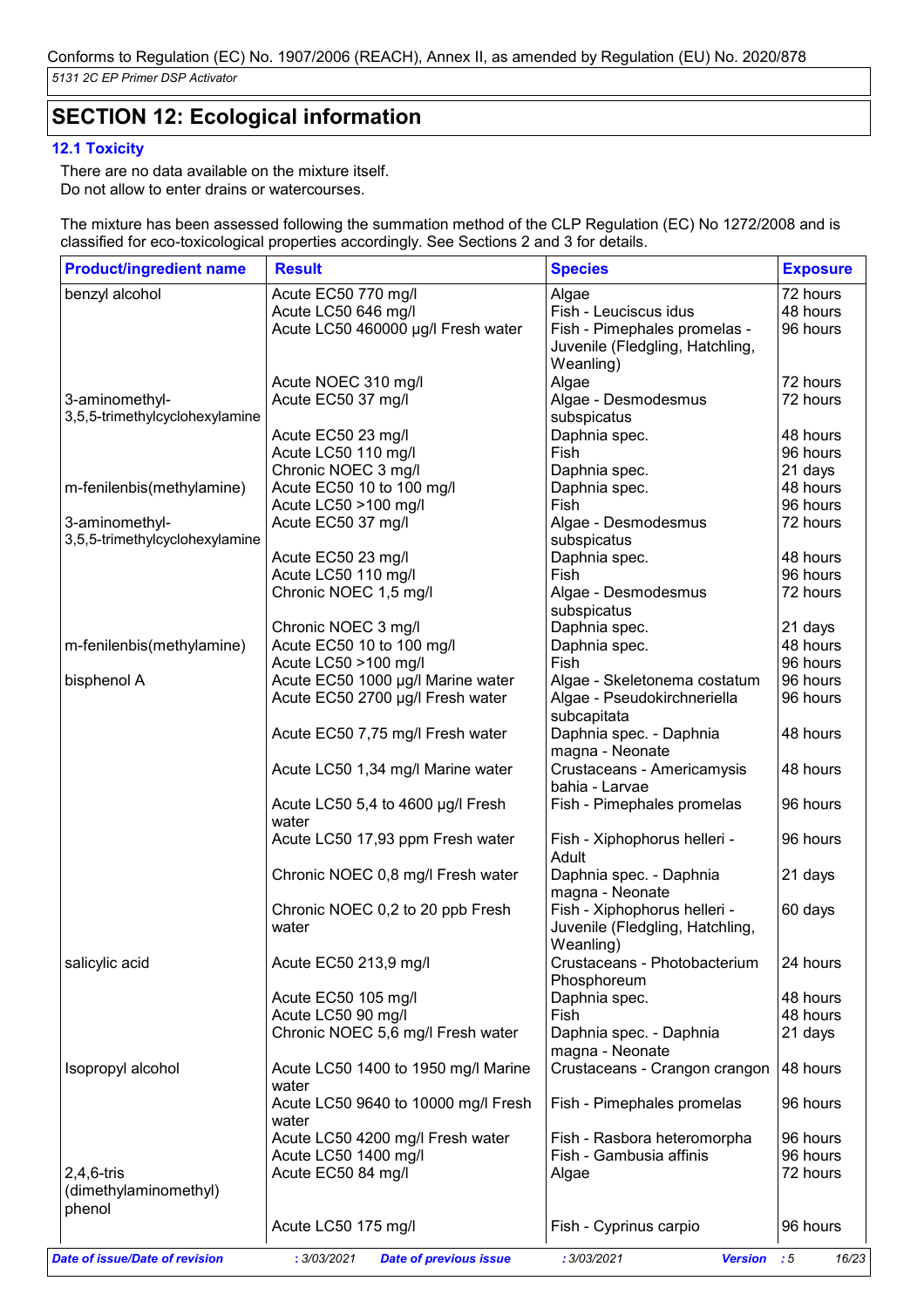# **SECTION 12: Ecological information**

|                               | Acute LC50 180 to 240 mg/l                                    | Fish                          | 96 hours |
|-------------------------------|---------------------------------------------------------------|-------------------------------|----------|
|                               | 3,6-diazaoctanethylenediamin Acute EC50 3700 µg/l Fresh water | Algae - Pseudokirchneriella   | 96 hours |
|                               |                                                               | subcapitata                   |          |
|                               | Acute LC50 33900 µg/l Fresh water                             | Daphnia spec. - Daphnia magna | 48 hours |
| 3-aminopropyldimethylamine    | Acute EC50 59,5 mg/l                                          | Daphnia spec. - Daphnia magna | 48 hours |
|                               | Acute IC50 53,5 mg/l                                          | Algae                         | 72 hours |
|                               | Acute LC50 122 mg/l                                           | Fish                          | 96 hours |
| 1-methoxy-2-propanol          | Acute EC50 >1000 mg/l                                         | Algae - Selenastrum           | 7 days   |
|                               |                                                               | capricomutum                  |          |
|                               | Acute EC50 23300 mg/l                                         | Daphnia spec.                 | 96 hours |
|                               | Acute LC50 6812 mg/l Fresh water                              | Fish                          | 96 hours |
| N-(3-(trimethoxysilyl)propyl) | Acute EC50 126 mg/l                                           | Algae - Scenedesmus           | 72 hours |
| ethylenediamine               |                                                               | subspicatus                   |          |
|                               | Acute EC50 81 mg/l                                            | Daphnia spec.                 | 48 hours |
|                               | Acute LC50 597 mg/l                                           | Fish                          | 96 hours |
|                               | Acute NOEC 20 mg/l                                            | Algae - Scenedesmus           | 72 hours |
|                               |                                                               | subspicatus                   |          |

**Conclusion/Summary :** Toxic to aquatic life with long lasting effects.

### **12.2 Persistence and degradability**

| <b>Product/ingredient name</b>                   | <b>Test</b>      | <b>Result</b>                  | <b>Dose</b>               | <b>Inoculum</b> |
|--------------------------------------------------|------------------|--------------------------------|---------------------------|-----------------|
| benzyl alcohol                                   | OECD 301A        | 96 % - Readily - 21 days       |                           |                 |
| 3-aminomethyl-                                   | OECD 303A        | 42 % - Not readily - 3 days    |                           |                 |
| 3,5,5-trimethylcyclohexylamine                   |                  |                                |                           |                 |
|                                                  | OECD 301A        | 8 % - Not readily - 28 days    |                           |                 |
| 3-aminomethyl-                                   | OECD 303A        | 42 % - Not readily - 3 days    |                           |                 |
| 3,5,5-trimethylcyclohexylamine                   |                  |                                |                           |                 |
|                                                  | OECD 301A        | 8 % - Not readily - 28 days    |                           |                 |
| salicylic acid                                   | <b>OECD 301C</b> | 88,1 % - Readily - 14 days     | $0.95$ $qO2/g$ DOC        |                 |
| Isopropyl alcohol                                | OECD 301E        | 95 % - 19 days                 |                           |                 |
|                                                  |                  | >70 % - Readily - 10 days      | $7$ mg/l                  |                 |
|                                                  |                  | 53 % - Readily - 5 days        |                           |                 |
| $2,4,6$ -tris                                    | OECD 301D        | 4 % - Not readily - 28 days    |                           |                 |
| (dimethylaminomethyl)                            |                  |                                |                           |                 |
| phenol                                           |                  |                                |                           |                 |
| 3-aminopropyldimethylamine                       |                  | >60 % - Readily - 28 days      |                           |                 |
| 1-methoxy-2-propanol                             | OECD 301E        | 96 % - Readily - 28 days       |                           |                 |
|                                                  |                  | $>90$ % - Readily - 5 days     | $1,95$ gO <sub>2</sub> /g |                 |
|                                                  |                  |                                | ThOD                      |                 |
|                                                  | OECD 301C        | 88 to 92 % - Readily - 28 days |                           |                 |
| N-(3-(trimethoxysilyl)propyl)<br>ethylenediamine | EU EC 92/69      | 50 % - 5 days                  |                           |                 |

| <b>Conclusion/Summary</b> |  | This product has not been tested for biodegradation. |
|---------------------------|--|------------------------------------------------------|
|                           |  |                                                      |

| <b>Product/ingredient name</b> | <b>Aquatic half-life</b>                  | <b>Photolysis</b> | <b>Biodegradability</b> |
|--------------------------------|-------------------------------------------|-------------------|-------------------------|
| benzyl alcohol                 |                                           |                   | Readily                 |
| 3-aminomethyl-                 |                                           |                   | Not readily             |
| 3,5,5-trimethylcyclohexylamine |                                           |                   |                         |
| 3-aminomethyl-                 |                                           |                   | Not readily             |
| 3,5,5-trimethylcyclohexylamine |                                           |                   |                         |
| salicylic acid                 |                                           |                   | Readily                 |
| Isopropyl alcohol              |                                           |                   | Readily                 |
| $2,4,6$ -tris                  |                                           |                   | Not readily             |
| (dimethylaminomethyl)          |                                           |                   |                         |
| phenol                         |                                           |                   |                         |
| 3-aminopropyldimethylamine     |                                           |                   | Readily                 |
| 1-methoxy-2-propanol           | Fresh water <28 days, 5 to $25^{\circ}$ C |                   | Readily                 |
| N-(3-(trimethoxysilyl)propyl)  |                                           |                   | Inherent                |
| ethylenediamine                |                                           |                   |                         |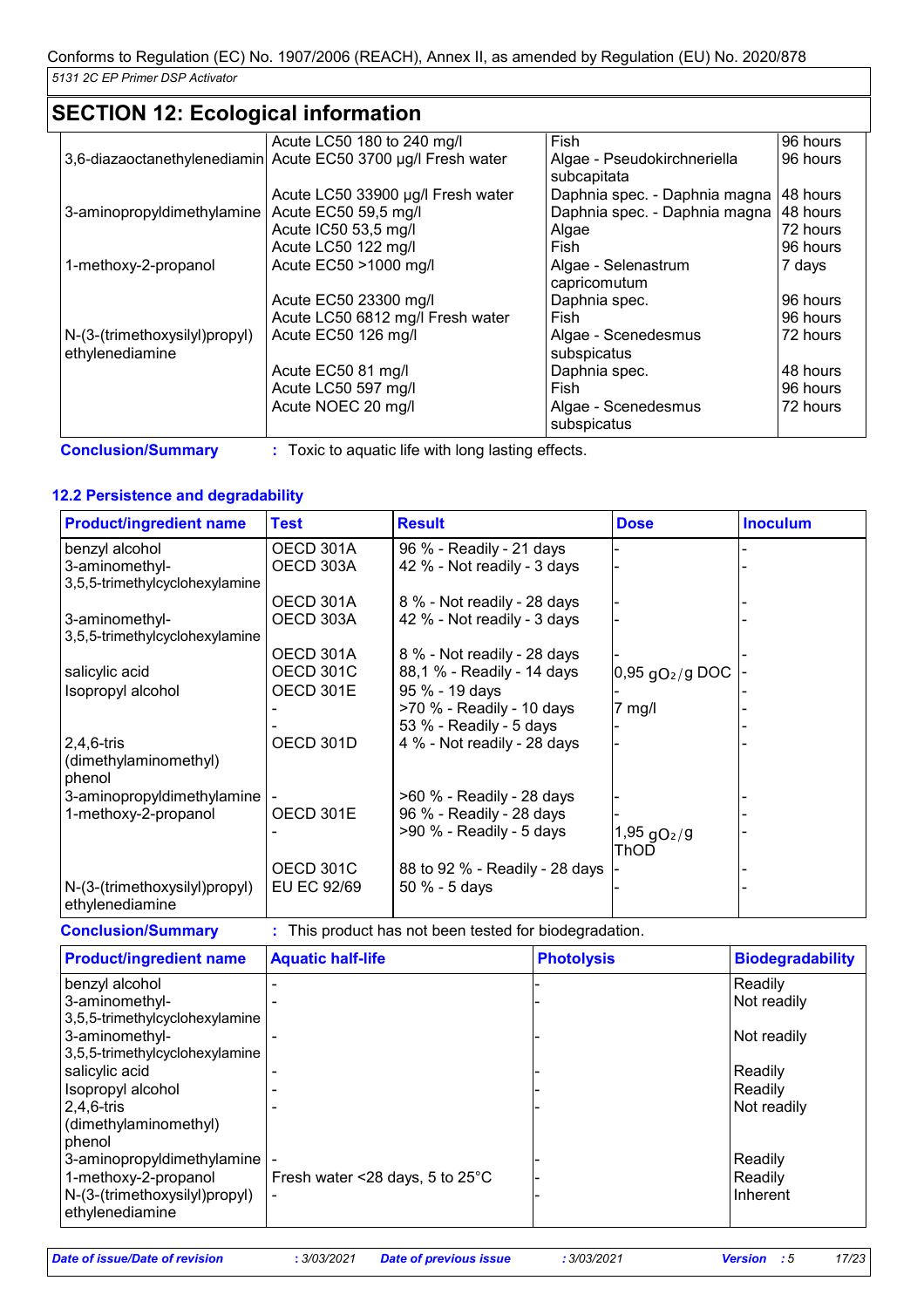# **SECTION 12: Ecological information**

#### **12.3 Bioaccumulative potential**

| <b>Product/ingredient name</b>              | LogP <sub>ow</sub> | <b>BCF</b> | <b>Potential</b> |
|---------------------------------------------|--------------------|------------|------------------|
| benzyl alcohol                              | 0,87               |            | low              |
| 3-aminomethyl-                              | 0,99               |            | low              |
| 3,5,5-trimethylcyclohexylamine              |                    |            |                  |
| m-fenilenbis(methylamine)                   | 0,18               | 2,69       | low              |
| 3-aminomethyl-                              | 0,99               |            | low              |
| 3,5,5-trimethylcyclohexylamine              |                    |            |                  |
| m-fenilenbis(methylamine)                   | 0,18               | 2,69       | low              |
| bisphenol A                                 | 3,4                | 20 to 67   | low              |
| salicylic acid                              | 2.21 to 2.26       |            | low              |
| Isopropyl alcohol                           | 0.05               |            | low              |
| $2,4,6$ -tris                               | 0.219              |            | low              |
| (dimethylaminomethyl)                       |                    |            |                  |
| phenol                                      |                    |            |                  |
| 3,6-diazaoctanethylenediamin - 1.66 to -1.4 |                    |            | low              |
| 3-aminopropyldimethylamine                  | $-0.352$           |            | low              |
| 1-methoxy-2-propanol                        | <1                 | < 100      | low              |

| <b>12.4 Mobility in soil</b> |                  |
|------------------------------|------------------|
| <b>Soil/water partition</b>  | : Not available. |
| <b>coefficient (Koc)</b>     |                  |
| <b>Mobility</b>              | : Not available. |

#### **12.5 Results of PBT and vPvB assessment**

This mixture does not contain any substances that are assessed to be a PBT or a vPvB.

#### **12.6 Other adverse effects** : No known significant effects or critical hazards.

## **SECTION 13: Disposal considerations**

The information in this section contains generic advice and guidance.

#### **13.1 Waste treatment methods**

| <b>Product</b>                 |                                                                                                                                                                                                                                                                                                                                                                                                                                                                                                                                                      |
|--------------------------------|------------------------------------------------------------------------------------------------------------------------------------------------------------------------------------------------------------------------------------------------------------------------------------------------------------------------------------------------------------------------------------------------------------------------------------------------------------------------------------------------------------------------------------------------------|
| <b>Methods of disposal</b>     | : The generation of waste should be avoided or minimised wherever possible.<br>Disposal of this product, solutions and any by-products should at all times comply<br>with the requirements of environmental protection and waste disposal legislation<br>and any regional local authority requirements. Dispose of surplus and non-<br>recyclable products via a licensed waste disposal contractor. Waste should not be<br>disposed of untreated to the sewer unless fully compliant with the requirements of<br>all authorities with jurisdiction. |
| <b>Hazardous waste</b>         | $:$ Yes.                                                                                                                                                                                                                                                                                                                                                                                                                                                                                                                                             |
| <b>Disposal considerations</b> | : Do not allow to enter drains or watercourses.<br>Dispose of according to all federal, state and local applicable regulations.<br>If this product is mixed with other wastes, the original waste product code may no<br>longer apply and the appropriate code should be assigned.<br>For further information, contact your local waste authority.                                                                                                                                                                                                   |

#### **European waste catalogue (EWC)**

The European Waste Catalogue classification of this product, when disposed of as waste, is:

| Waste code       | <b>Waste designation</b>                                                          |
|------------------|-----------------------------------------------------------------------------------|
| 08 01 11*        | waste paint and varnish containing organic solvents or other hazardous substances |
| <b>Packaging</b> |                                                                                   |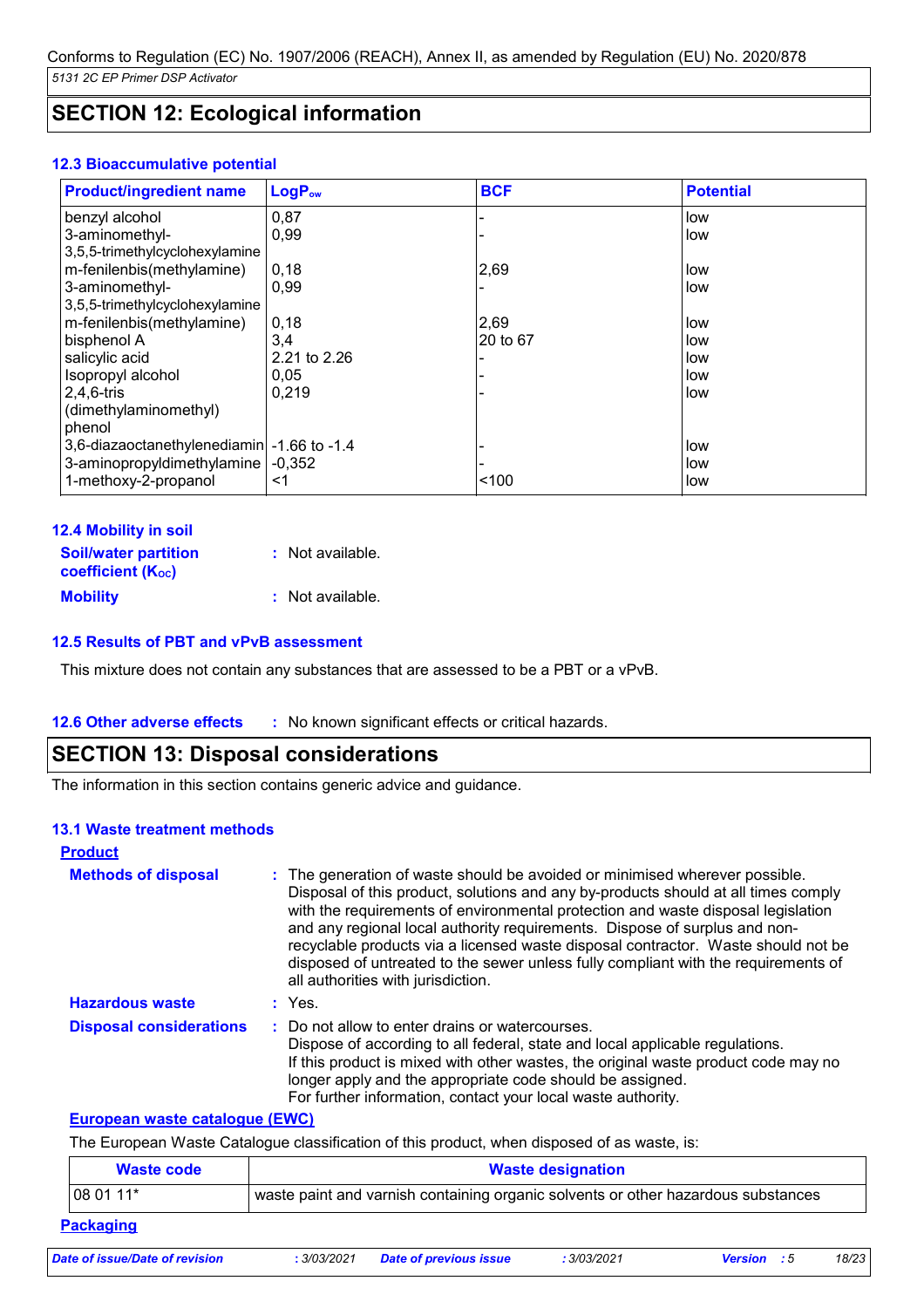# **SECTION 13: Disposal considerations**

| <b>Methods of disposal</b>     | : The generation of waste should be avoided or minimised wherever possible. Waste<br>packaging should be recycled. Incineration or landfill should only be considered<br>when recycling is not feasible.                                                                                                                                     |
|--------------------------------|----------------------------------------------------------------------------------------------------------------------------------------------------------------------------------------------------------------------------------------------------------------------------------------------------------------------------------------------|
| <b>Disposal considerations</b> | : Using information provided in this safety data sheet, advice should be obtained from<br>the relevant waste authority on the classification of empty containers.<br>Empty containers must be scrapped or reconditioned.<br>Dispose of containers contaminated by the product in accordance with local or<br>national legal provisions.      |
| <b>Special precautions</b>     | : This material and its container must be disposed of in a safe way. Care should be<br>taken when handling emptied containers that have not been cleaned or rinsed out.<br>Empty containers or liners may retain some product residues. Avoid dispersal of<br>spilt material and runoff and contact with soil, waterways, drains and sewers. |

# **SECTION 14: Transport information**

|                                           | <b>ADR/RID</b>                                                                                                            | <b>ADN</b>                       | <b>IMDG</b>                                                                                                                                               | <b>IATA</b>                                                                                                                                                                                                                                                                                                                    |
|-------------------------------------------|---------------------------------------------------------------------------------------------------------------------------|----------------------------------|-----------------------------------------------------------------------------------------------------------------------------------------------------------|--------------------------------------------------------------------------------------------------------------------------------------------------------------------------------------------------------------------------------------------------------------------------------------------------------------------------------|
| 14.1 UN number                            | <b>UN3066</b>                                                                                                             | <b>UN3066</b>                    | <b>UN3066</b>                                                                                                                                             | <b>UN3066</b>                                                                                                                                                                                                                                                                                                                  |
| 14.2 UN proper<br>shipping name           | PAINT RELATED<br><b>MATERIAL</b>                                                                                          | PAINT RELATED<br><b>MATERIAL</b> | <b>PAINT RELATED</b><br>MATERIAL, [Fatty<br>acids, C18-unsatd.,<br>dimers, oligomeric<br>reaction products with<br>triethylenetetramine]                  | <b>PAINT RELATED</b><br><b>MATERIAL</b>                                                                                                                                                                                                                                                                                        |
| <b>14.3 Transport</b><br>hazard class(es) | $\bf 8$                                                                                                                   | 8<br>$\bigoplus$                 | $\bf 8$<br>$\bigoplus$                                                                                                                                    | 8                                                                                                                                                                                                                                                                                                                              |
| 14.4 Packing<br>group                     | $\mathbf{II}$                                                                                                             | Ш                                | $\mathbf{I}$                                                                                                                                              | $\mathbf{H}$                                                                                                                                                                                                                                                                                                                   |
| 14.5<br><b>Environmental</b><br>hazards   | Yes.                                                                                                                      | Yes.                             | Yes.                                                                                                                                                      | Yes.                                                                                                                                                                                                                                                                                                                           |
| <b>Additional</b><br>information          | <b>Limited quantity:</b><br>LQ22<br>Remarks:<br>$($ 1L: $)$ Limited<br>Quantity - ADR/IMDG<br>3.4<br>ADR Tunnel code: (E) |                                  | <b>Emergency</b><br>schedules (EmS):<br>$F-A + S-B$<br>Marine pollutant (P)<br><b>Remarks:</b><br>$( \leq 1L$ : ) Limited<br>Quantity - ADR/IMDG<br>3.4.6 | Passenger and<br><b>Cargo Aircraft</b><br>Quantity limitation: 1L<br>Packaging<br>instructions: 851<br><b>Cargo Aircraft Only</b><br>Quantity limitation: 30<br>Packaging<br>instructions: 855<br><b>Limited Quantities -</b><br><b>Passenger Aircraft</b><br>Quantity limitation:<br>0.5L<br>Packaging<br>instructions: Y 840 |

**user**

**14.6 Special precautions for : Transport within user's premises: always transport in closed containers that are** upright and secure. Ensure that persons transporting the product know what to do in the event of an accident or spillage.

*Date of issue/Date of revision* **:** *3/03/2021 Date of previous issue : 3/03/2021 Version : 5 19/23*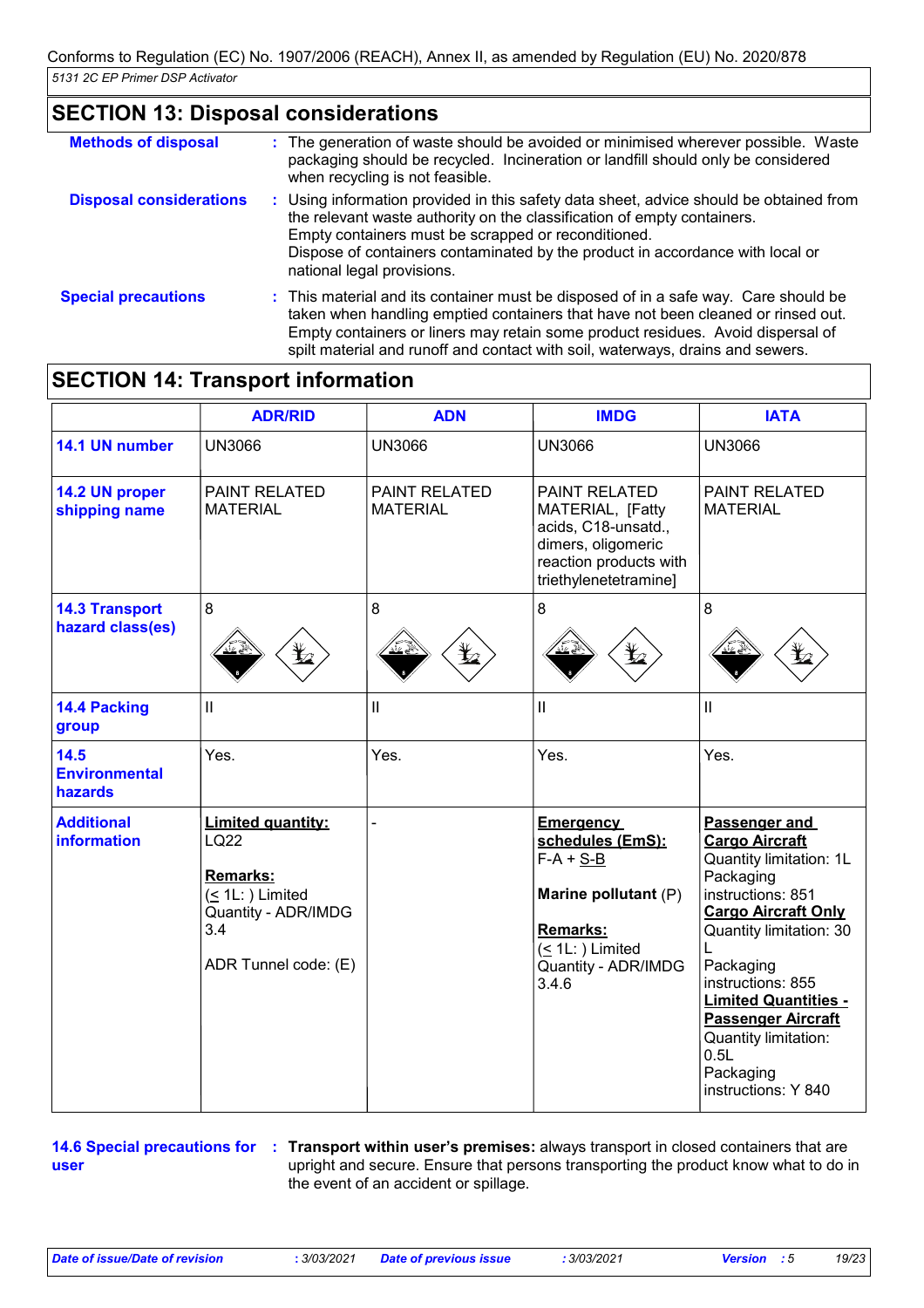# **SECTION 15: Regulatory information**

| Annex XIV - List of substances subject to authorisation                                                              |  |                                                                                                                                                           |               |                            |                     |
|----------------------------------------------------------------------------------------------------------------------|--|-----------------------------------------------------------------------------------------------------------------------------------------------------------|---------------|----------------------------|---------------------|
| <b>Annex XIV</b>                                                                                                     |  |                                                                                                                                                           |               |                            |                     |
| None of the components are listed.                                                                                   |  |                                                                                                                                                           |               |                            |                     |
| <b>Substances of very high concern</b>                                                                               |  |                                                                                                                                                           |               |                            |                     |
| <b>Ingredient name</b>                                                                                               |  | <b>Intrinsic property</b>                                                                                                                                 | <b>Status</b> | <b>Reference</b><br>number | Date of<br>revision |
| 4,4'-isopropylidenediphenol; bisphenol A;<br><b>BPA</b>                                                              |  | Toxic to reproduction                                                                                                                                     | Recommended   | ED/01/2018                 | 1/10/2019           |
| <b>Annex XVII - Restrictions : Restricted to professional users.</b><br>on the manufacture,<br>placing on the market |  |                                                                                                                                                           |               |                            |                     |
|                                                                                                                      |  |                                                                                                                                                           |               |                            |                     |
| and use of certain<br>dangerous substances,<br>mixtures and articles<br><b>Other EU regulations</b><br><b>VOC</b>    |  | : The provisions of Directive 2004/42/EC on VOC apply to this product. Refer to the<br>product label and/or technical data sheet for further information. |               |                            |                     |
| <b>VOC for Ready-for-Use</b><br><b>Mixture</b>                                                                       |  | : 2004/42/EC - IIA/j: 500g/l (2010). <= 198g/l VOC.                                                                                                       |               |                            |                     |
| <b>Europe inventory</b>                                                                                              |  | : All components are listed or exempted.                                                                                                                  |               |                            |                     |

| <b>Product/ingredient name Carcinogenic</b> | <b>effects</b> | Mutagenic effects Developmental | <b>effects</b> | <b>Fertility effects</b> |
|---------------------------------------------|----------------|---------------------------------|----------------|--------------------------|
| bisphenol A<br>salicylic acid               |                |                                 |                |                          |

**Ozone depleting substances (1005/2009/EU)**

Not listed.

**Prior Informed Consent (PIC) (649/2012/EU)**

Not listed.

#### **Seveso Directive**

This product is controlled under the Seveso Directive.

| <b>Category</b>                                                            |                                                                                                                                                                                                                                                                                                   |  |  |
|----------------------------------------------------------------------------|---------------------------------------------------------------------------------------------------------------------------------------------------------------------------------------------------------------------------------------------------------------------------------------------------|--|--|
| E <sub>2</sub>                                                             |                                                                                                                                                                                                                                                                                                   |  |  |
| <b>National regulations</b>                                                |                                                                                                                                                                                                                                                                                                   |  |  |
|                                                                            | The information contained in this safety data sheet does not constitute the user's<br>own assessment of workplace risks, as required by other health and safety<br>legislation. The provisions of the national health and safety at work regulations apply<br>to the use of this product at work. |  |  |
| <b>References</b>                                                          | : EH40/2005 Workplace exposure limits<br>Conforms to Regulation (EC) No. 1907/2006 (REACH), Annex II, as amended by<br>Regulation (EU) No. 2016/918                                                                                                                                               |  |  |
| <b>International requlations</b>                                           |                                                                                                                                                                                                                                                                                                   |  |  |
| <b>Chemical Weapon Convention List Schedules I, II &amp; III Chemicals</b> |                                                                                                                                                                                                                                                                                                   |  |  |
| Not listed.                                                                |                                                                                                                                                                                                                                                                                                   |  |  |
|                                                                            |                                                                                                                                                                                                                                                                                                   |  |  |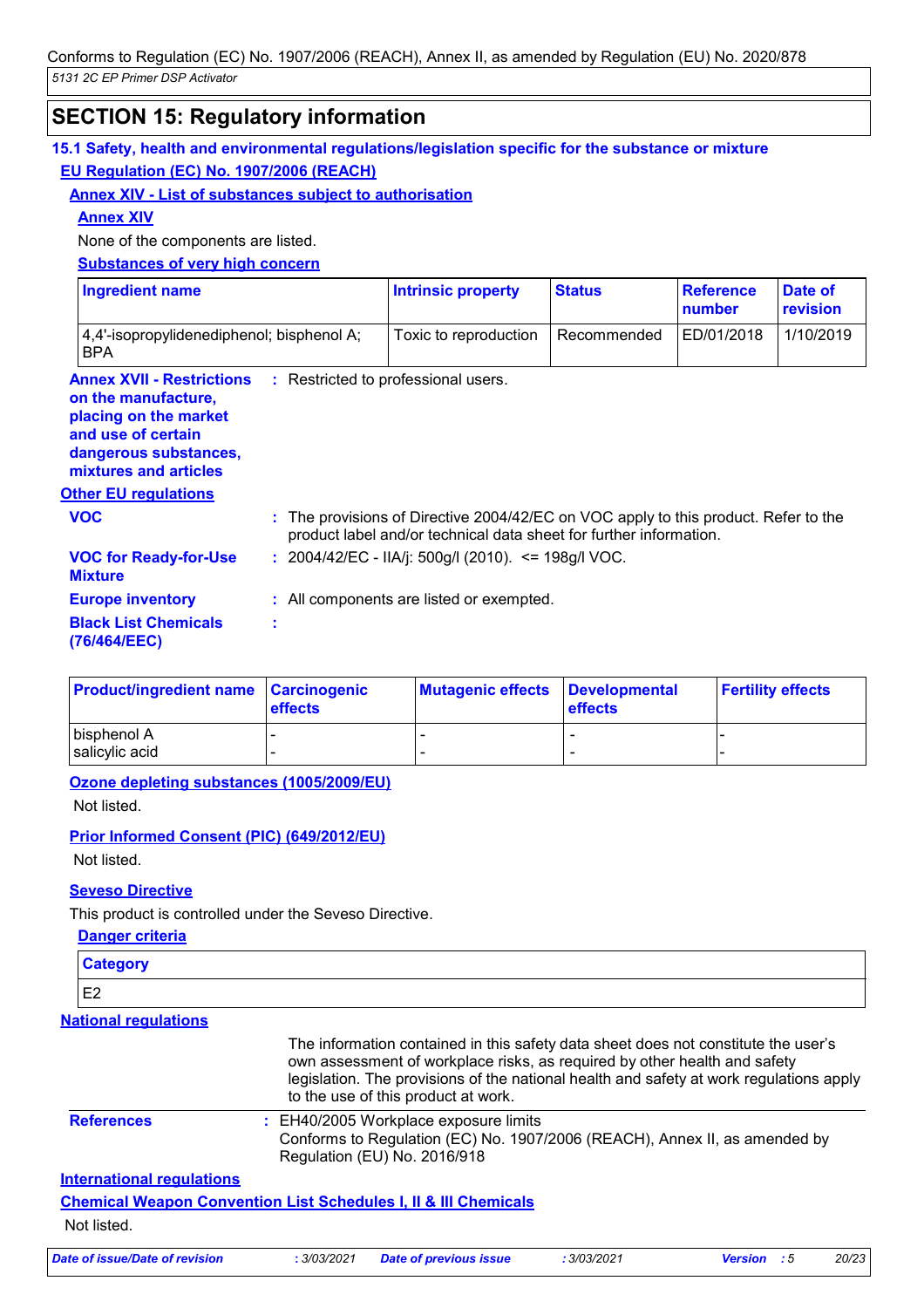# **SECTION 15: Regulatory information**

| <b>Montreal Protocol</b>                                     |                                                                                                            |
|--------------------------------------------------------------|------------------------------------------------------------------------------------------------------------|
| Not listed.                                                  |                                                                                                            |
| <b>Stockholm Convention on Persistent Organic Pollutants</b> |                                                                                                            |
| Not listed.                                                  |                                                                                                            |
| <b>Rotterdam Convention on Prior Informed Consent (PIC)</b>  |                                                                                                            |
| Not listed.                                                  |                                                                                                            |
| <b>UNECE Aarhus Protocol on POPs and Heavy Metals</b>        |                                                                                                            |
| Not listed.                                                  |                                                                                                            |
|                                                              |                                                                                                            |
| : 3208909100<br><b>CN</b> code                               |                                                                                                            |
| <b>International lists</b>                                   |                                                                                                            |
| <b>National inventory</b>                                    |                                                                                                            |
| <b>Australia</b>                                             | : At least one component is not listed.                                                                    |
| <b>Canada</b>                                                | : At least one component is not listed.                                                                    |
| <b>China</b>                                                 | : All components are listed or exempted.                                                                   |
| <b>Japan</b>                                                 | : Japan inventory (CSCL): At least one component is not listed.<br>Japan inventory (ISHL): Not determined. |
| <b>Malaysia</b>                                              | : Not determined                                                                                           |
| <b>New Zealand</b>                                           | : All components are listed or exempted.                                                                   |
| <b>Philippines</b>                                           | : At least one component is not listed.                                                                    |
| <b>Republic of Korea</b>                                     | : At least one component is not listed.                                                                    |
| <b>Taiwan</b>                                                | : All components are listed or exempted.                                                                   |
| <b>Turkey</b>                                                | : Not determined.                                                                                          |
| <b>United States</b>                                         | Not determined.                                                                                            |
| <b>Thailand</b>                                              | : Not determined.                                                                                          |
| <b>Viet Nam</b>                                              | : Not determined.                                                                                          |
| <b>15.2 Chemical safety</b>                                  | : No Chemical Safety Assessment has been carried out.                                                      |

#### **assessment**

**:** No Chemical Safety Assessment has been carried out.

## **SECTION 16: Other information**

Indicates information that has changed from previously issued version.

| <b>Abbreviations and</b> | $\therefore$ ATE = Acute Toxicity Estimate                                    |
|--------------------------|-------------------------------------------------------------------------------|
| acronyms                 | CLP = Classification, Labelling and Packaging Regulation [Regulation (EC) No. |
|                          | 1272/2008]                                                                    |
|                          | DMEL = Derived Minimal Effect Level                                           |
|                          | DNEL = Derived No Effect Level                                                |
|                          | EUH statement = CLP-specific Hazard statement                                 |
|                          | PBT = Persistent, Bioaccumulative and Toxic                                   |
|                          | PNEC = Predicted No Effect Concentration                                      |
|                          | <b>RRN = REACH Registration Number</b>                                        |
|                          | vPvB = Very Persistent and Very Bioaccumulative                               |
|                          | Not available.                                                                |

#### **Procedure used to derive the classification according to Regulation (EC) No. 1272/2008 [CLP/GHS]**

| <b>Classification</b>   | <b>Justification</b> |
|-------------------------|----------------------|
| Acute Tox. 4, H302      | Expert judgment      |
| Skin Corr. 1B, H314     | Expert judgment      |
| Eye Dam. 1, H318        | Expert judgment      |
| Skin Sens. 1, H317      | Expert judgment      |
| Repr. 1B, H360Fd        | Expert judgment      |
| Aquatic Chronic 2, H411 | Expert judgment      |

*Date of issue/Date of revision* **:** *3/03/2021 Date of previous issue : 3/03/2021 Version : 5 21/23*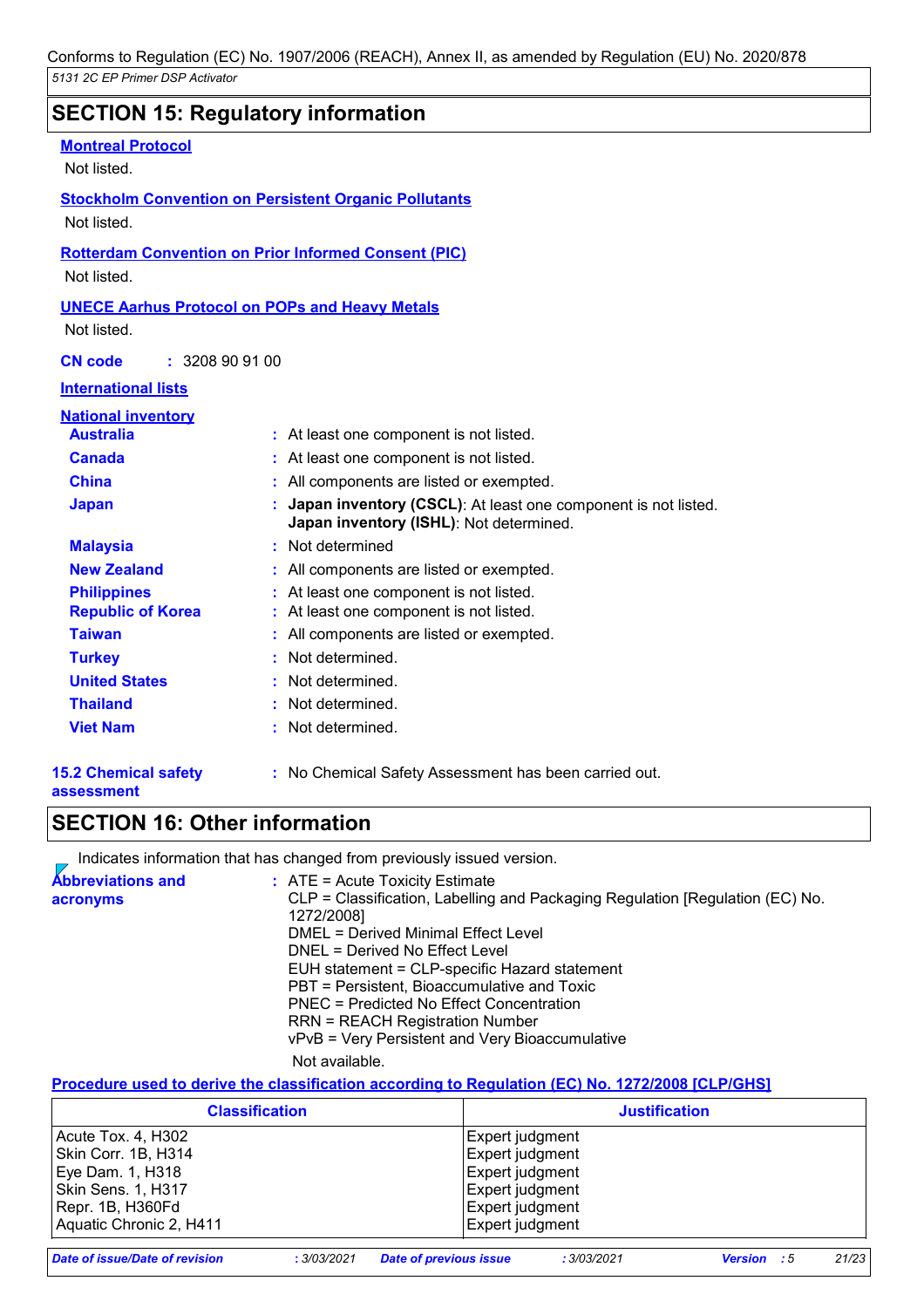# **SECTION 16: Other information**

#### **Full text of H-phrases referred to in sections 2 and 3**

| <b>Full text of abbreviated H</b><br><b>statements</b> | H <sub>225</sub><br>H <sub>226</sub><br>H302<br>H311<br>H312<br>H314<br>H315<br>H317<br>H318<br>H319<br>H332<br>H335<br>H336<br><b>H360F</b><br><b>H360Fd</b><br>H361d<br>H400<br>H410<br>H411<br>H412                          | Highly flammable liquid and vapour.<br>Flammable liquid and vapour.<br>Harmful if swallowed.<br>Toxic in contact with skin.<br>Harmful in contact with skin.<br>Causes severe skin burns and eye damage.<br>Causes skin irritation.<br>May cause an allergic skin reaction.<br>Causes serious eye damage.<br>Causes serious eye irritation.<br>Harmful if inhaled.<br>May cause respiratory irritation.<br>May cause drowsiness or dizziness.<br>May damage fertility.<br>May damage fertility. Suspected of damaging the unborn<br>child.<br>Suspected of damaging the unborn child.<br>Very toxic to aquatic life.<br>Very toxic to aquatic life with long lasting effects.<br>Toxic to aquatic life with long lasting effects.<br>Harmful to aquatic life with long lasting effects. |
|--------------------------------------------------------|---------------------------------------------------------------------------------------------------------------------------------------------------------------------------------------------------------------------------------|-----------------------------------------------------------------------------------------------------------------------------------------------------------------------------------------------------------------------------------------------------------------------------------------------------------------------------------------------------------------------------------------------------------------------------------------------------------------------------------------------------------------------------------------------------------------------------------------------------------------------------------------------------------------------------------------------------------------------------------------------------------------------------------------|
| <b>Full text of classifications</b><br>[CLP/GHS]       | Acute Tox. 3<br>Acute Tox. 4                                                                                                                                                                                                    | <b>ACUTE TOXICITY - Category 3</b><br><b>ACUTE TOXICITY - Category 4</b>                                                                                                                                                                                                                                                                                                                                                                                                                                                                                                                                                                                                                                                                                                                |
|                                                        | <b>Aquatic Acute 1</b>                                                                                                                                                                                                          | SHORT-TERM (ACUTE) AQUATIC HAZARD - Category                                                                                                                                                                                                                                                                                                                                                                                                                                                                                                                                                                                                                                                                                                                                            |
|                                                        | <b>Aquatic Chronic 1</b>                                                                                                                                                                                                        | -ONG-TERM (CHRONIC) AQUATIC HAZARD.                                                                                                                                                                                                                                                                                                                                                                                                                                                                                                                                                                                                                                                                                                                                                     |
|                                                        | <b>Aquatic Chronic 2</b>                                                                                                                                                                                                        | Category 1<br>-ONG-TERM (CHRONIC) AQUATIC HAZARD.                                                                                                                                                                                                                                                                                                                                                                                                                                                                                                                                                                                                                                                                                                                                       |
|                                                        | <b>Aquatic Chronic 3</b>                                                                                                                                                                                                        | Category 2<br>-ONG-TERM (CHRONIC) AQUATIC HAZARD.                                                                                                                                                                                                                                                                                                                                                                                                                                                                                                                                                                                                                                                                                                                                       |
|                                                        | Eye Dam. 1<br>Eye Irrit. 2<br>Flam. Liq. 2<br>Flam. Liq. 3<br>Repr. 1B<br>Repr. 2<br>Skin Corr. 1A<br>Skin Corr. 1B<br>Skin Corr. 1C<br>Skin Irrit. 2<br>Skin Sens. 1<br>Skin Sens, 1A<br>Skin Sens, 1B<br>STOT SE <sub>3</sub> | Category 3<br>SERIOUS EYE DAMAGE/EYE IRRITATION - Category 1<br>SERIOUS EYE DAMAGE/EYE IRRITATION - Category 2<br><b>FLAMMABLE LIQUIDS - Category 2</b><br>FLAMMABLE LIQUIDS - Category 3<br>REPRODUCTIVE TOXICITY - Category 1B<br>REPRODUCTIVE TOXICITY - Category 2<br>SKIN CORROSION/IRRITATION - Category 1A<br>SKIN CORROSION/IRRITATION - Category 1B<br>SKIN CORROSION/IRRITATION - Category 1C<br>SKIN CORROSION/IRRITATION - Category 2<br>SKIN SENSITISATION - Category 1<br>SKIN SENSITISATION - Category 1A<br>SKIN SENSITISATION - Category 1B<br>SPECIFIC TARGET ORGAN TOXICITY - SINGLE<br><b>EXPOSURE - Category 3</b>                                                                                                                                                 |
| <b>Date of printing</b>                                | : 2/04/2021                                                                                                                                                                                                                     |                                                                                                                                                                                                                                                                                                                                                                                                                                                                                                                                                                                                                                                                                                                                                                                         |
| Date of issue/ Date of<br>revision                     | : 3/03/2021                                                                                                                                                                                                                     |                                                                                                                                                                                                                                                                                                                                                                                                                                                                                                                                                                                                                                                                                                                                                                                         |
| Date of previous issue                                 | : 3/03/2021                                                                                                                                                                                                                     |                                                                                                                                                                                                                                                                                                                                                                                                                                                                                                                                                                                                                                                                                                                                                                                         |
| <b>Version</b>                                         | $\therefore$ 5                                                                                                                                                                                                                  |                                                                                                                                                                                                                                                                                                                                                                                                                                                                                                                                                                                                                                                                                                                                                                                         |
| <b>Notice to reader</b>                                |                                                                                                                                                                                                                                 |                                                                                                                                                                                                                                                                                                                                                                                                                                                                                                                                                                                                                                                                                                                                                                                         |